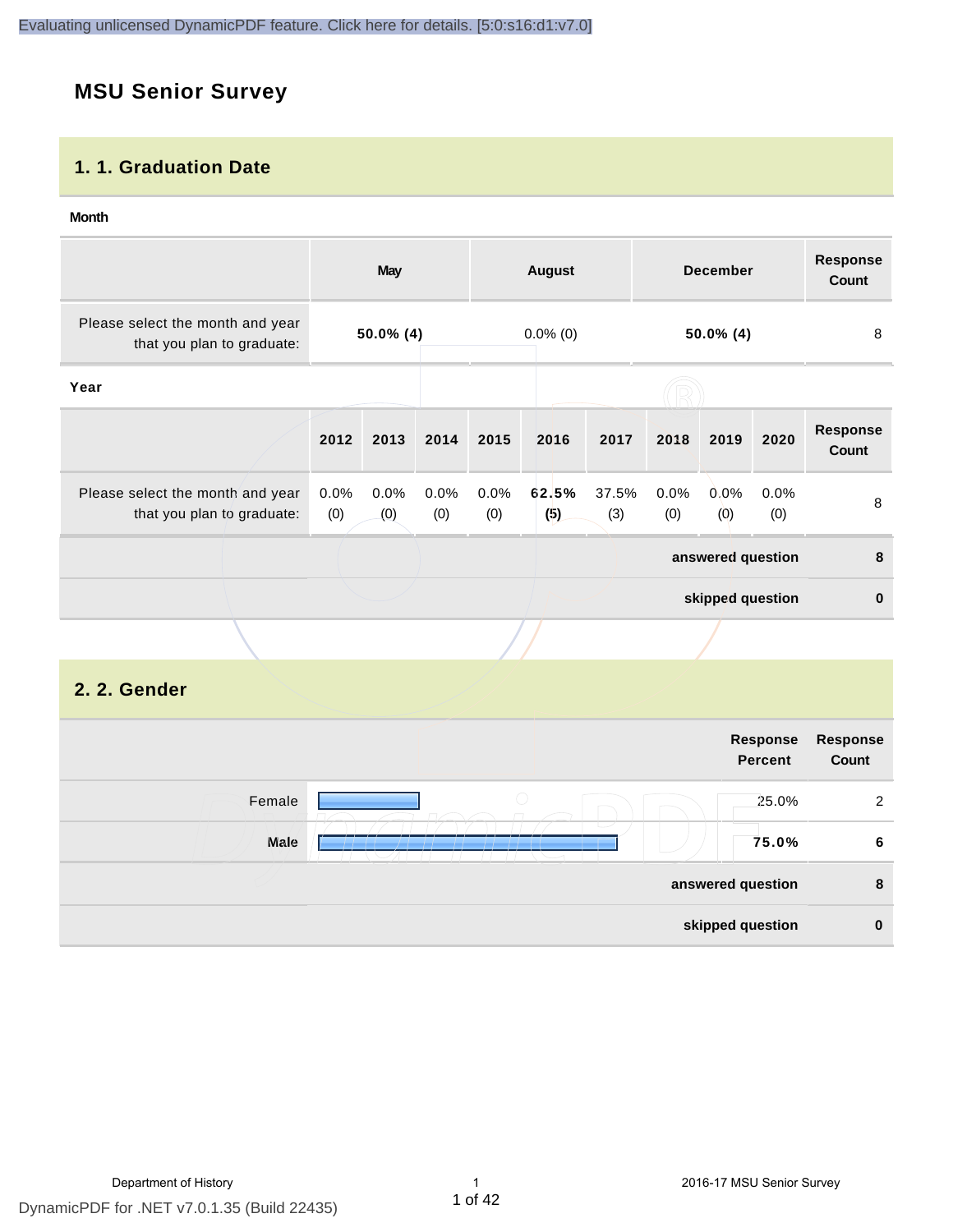# **3. 3. Ethnic Background**

|                                           | <b>Response</b><br>Percent | <b>Response</b><br>Count |
|-------------------------------------------|----------------------------|--------------------------|
| White                                     | 100.0%                     | $\overline{7}$           |
| Black/African-American                    | 0.0%                       | $\pmb{0}$                |
| Asian                                     | 0.0%                       | $\mathbf 0$              |
| Hispanic/Latino                           | 0.0%                       | $\pmb{0}$                |
| American Indian/Alaskan Native            | 0.0%                       | $\mathbf 0$              |
| Native Hawaiian/Other Pacific<br>Islander | 0.0%                       | $\mathbf 0$              |
| Two or more races                         | 0.0%                       | $\mathsf{O}$             |
|                                           | answered question          | $\overline{7}$           |
|                                           | skipped question           | $\mathbf{1}$             |
|                                           |                            |                          |

# **4. 4. Are you a U.S. citizen?**

|     | Response<br><b>Percent</b> | Response<br>Count |
|-----|----------------------------|-------------------|
| Yes | 100.0%                     | 8                 |
| No  | 0.0%<br>$\bigcirc$         | 0                 |
|     | answered question          | 8                 |
|     | skipped question           | $\bf{0}$          |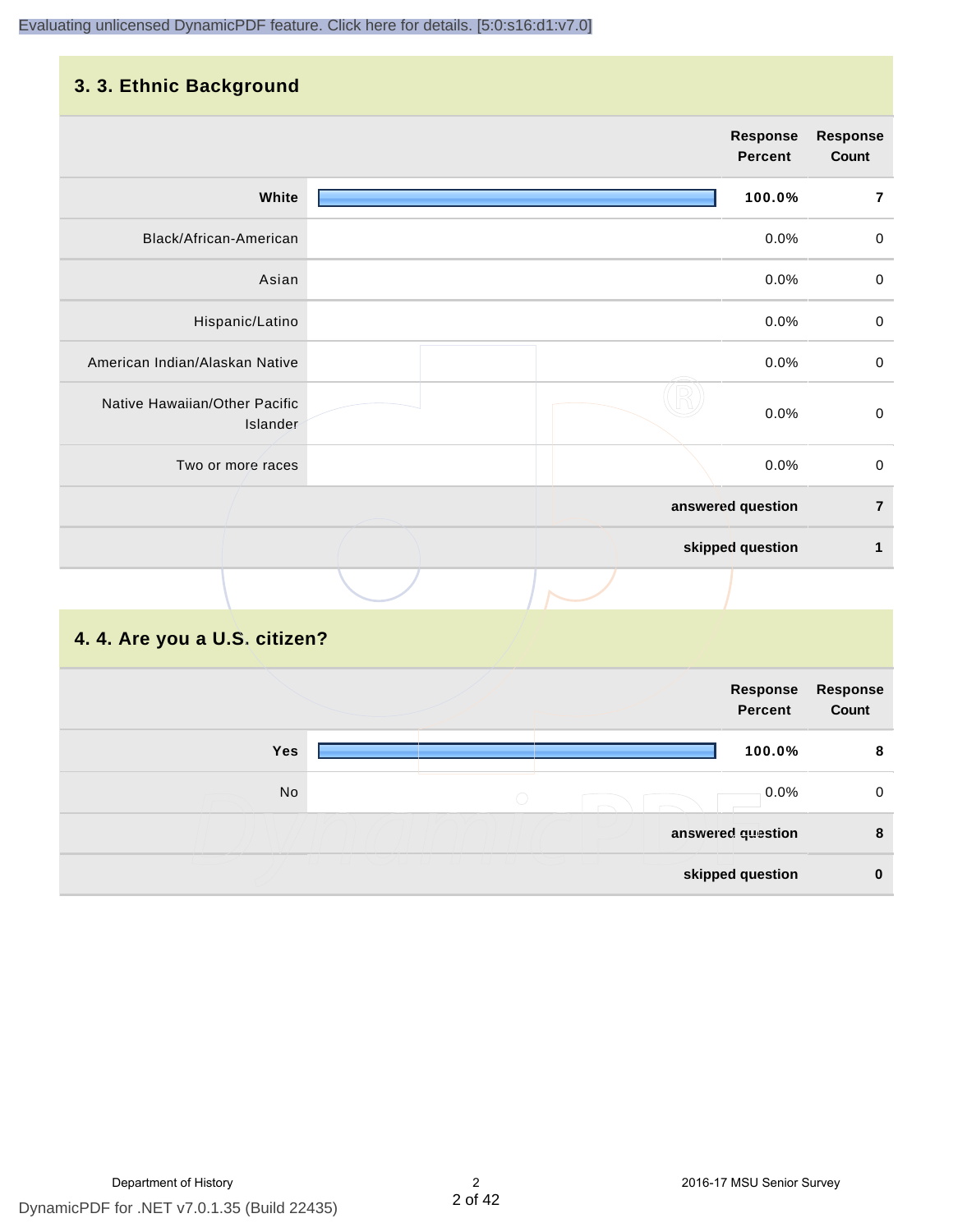# **5. 5. What is your residency classification at MSU? Response Response Percent Count In-state 87.5% 7** Out-of-state 12.5% 1 International 0.0% 0 **answered question 8 skipped question 0** DynamicPDF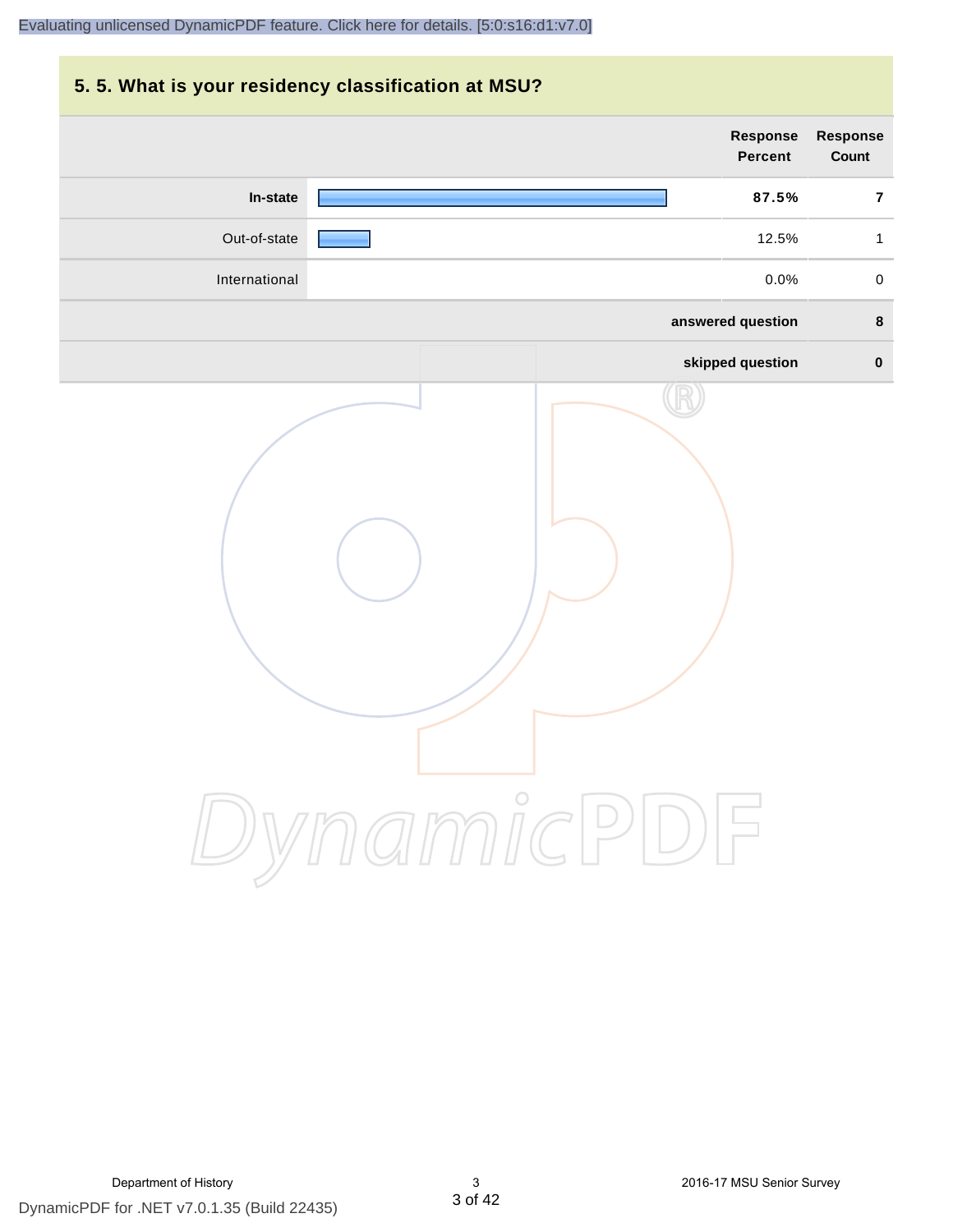| 5.5. What is your residency classification at MSU? |          |
|----------------------------------------------------|----------|
| answered question                                  | -8       |
| skipped question                                   | $\bf{0}$ |

#### **6. 6. Age**

|               | Response<br><b>Percent</b> | <b>Response</b><br>Count |
|---------------|----------------------------|--------------------------|
| 24 or younger | 62.5%                      | 5                        |
| 25-34         | 25.0%                      | 2                        |
| $35 - 44$     | 0.0%                       | $\mathbf 0$              |
| 45 or older   | 12.5%                      |                          |
|               | answered question          | 8                        |
|               | skipped question           | $\mathbf 0$              |

# **7. 7. Has either of your parents received a bachelor's degree?**

|     | Response<br><b>Percent</b> | Response<br>Count |
|-----|----------------------------|-------------------|
| Yes | 75.0%                      | 6                 |
| No  | 25.0%                      | $\overline{2}$    |
|     | answered question          | 8                 |
|     | skipped question           | 0                 |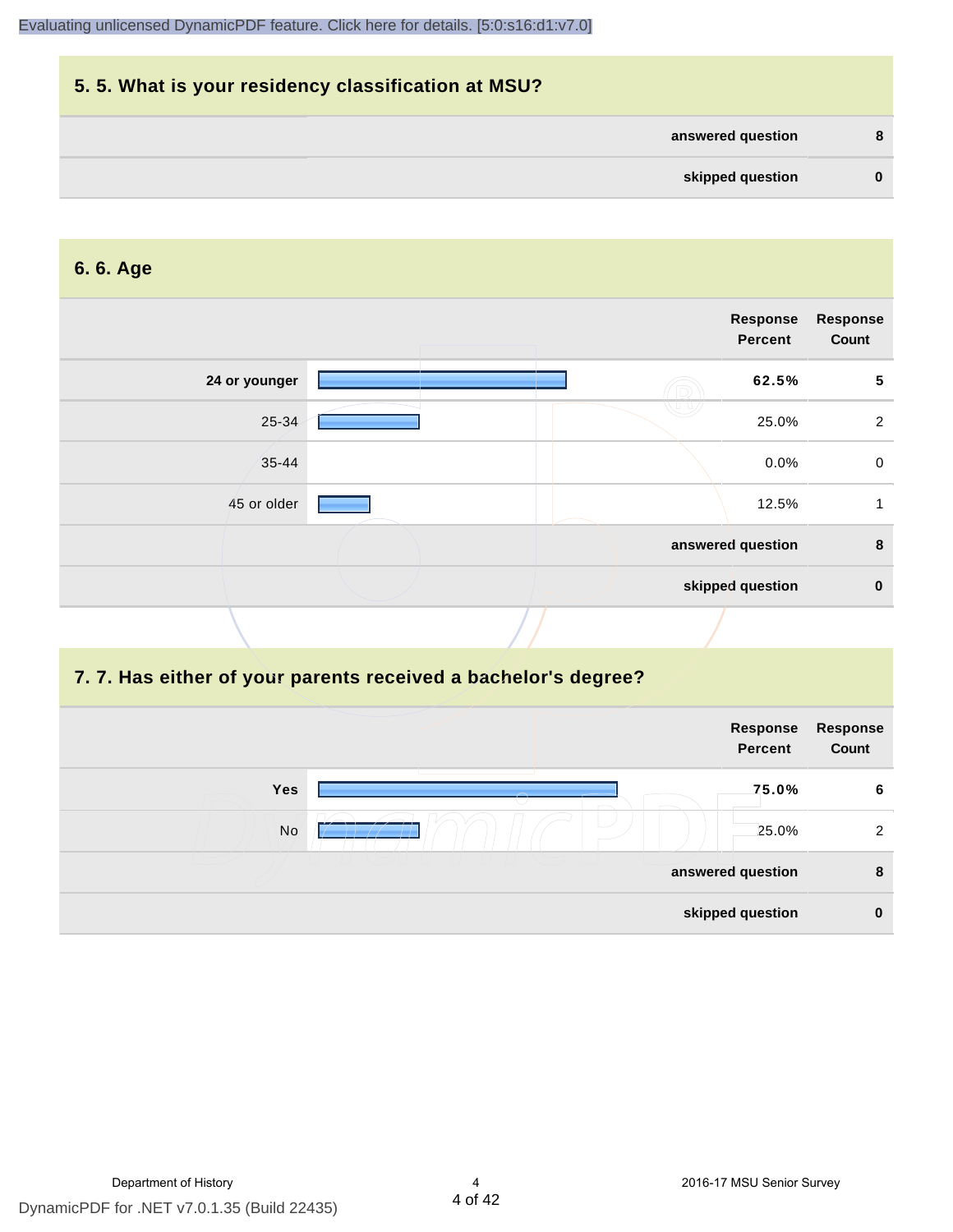#### **8. 8. Has either of your parents received a degree from MSU?**

# **9. 9. What was your original entry status to MSU?**

|                                                     | <b>Response</b><br><b>Percent</b> | <b>Response</b><br>Count |
|-----------------------------------------------------|-----------------------------------|--------------------------|
| Freshman                                            | 50.0%                             | 4                        |
| Transfer from community<br>college/technical school | 37.5%                             | 3                        |
| Transfer from 4-yr institution                      | 12.5%                             |                          |
|                                                     | answered question                 | 8                        |
|                                                     | skipped question                  | $\bf{0}$                 |

#### **10. 10. How many credits were transferred?**

|             | Response<br><b>Percent</b> | <b>Response</b><br>Count |
|-------------|----------------------------|--------------------------|
| 12 or fewer | 0.0%                       | $\mathbf 0$              |
| 13-30       | 25.0%                      | 1                        |
| $31 - 60$   | 50.0%                      | $\mathbf{2}$             |
| Over 60     | 25.0%                      | 1                        |
|             | answered question          | $\overline{4}$           |
|             | skipped question           | 4                        |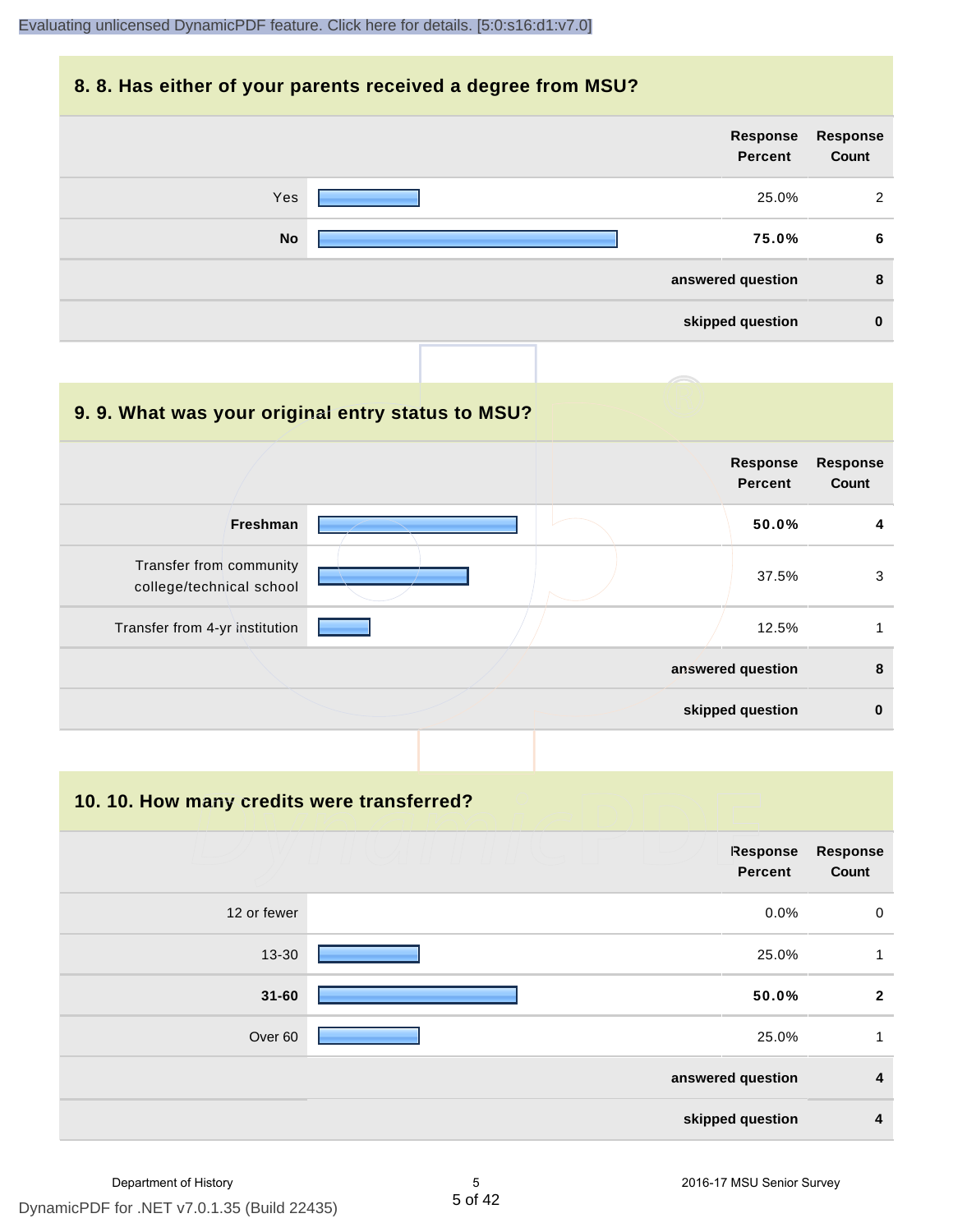#### **11. 11. Approximately what percent of your University Studies (general education) classes did you take at MSU?**

|                            | <b>Response</b><br><b>Percent</b>                    | <b>Response</b><br>Count |
|----------------------------|------------------------------------------------------|--------------------------|
| Under 25%                  | 50.0%                                                | $\mathbf{2}$             |
| 25-49%                     | 0.0%                                                 | $\mathbf 0$              |
| 50-74%                     | 50.0%                                                | $\mathbf{2}$             |
| 75-100%                    | 0.0%                                                 | $\pmb{0}$                |
|                            | answered question                                    | 4                        |
|                            | skipped question                                     | 4                        |
|                            |                                                      |                          |
|                            | 12. 12. What has been your attendance status at MSU? |                          |
|                            | <b>Response</b><br><b>Percent</b>                    | Response<br>Count        |
| <b>Primarily full-time</b> | 100.0%                                               | 8                        |
| Primarily part-time        | 0.0%                                                 | $\mathbf 0$              |
|                            | answered question                                    | $\pmb{8}$                |
|                            | skipped question                                     | $\pmb{0}$                |
|                            | $\bigcirc$                                           |                          |

DynamicPDF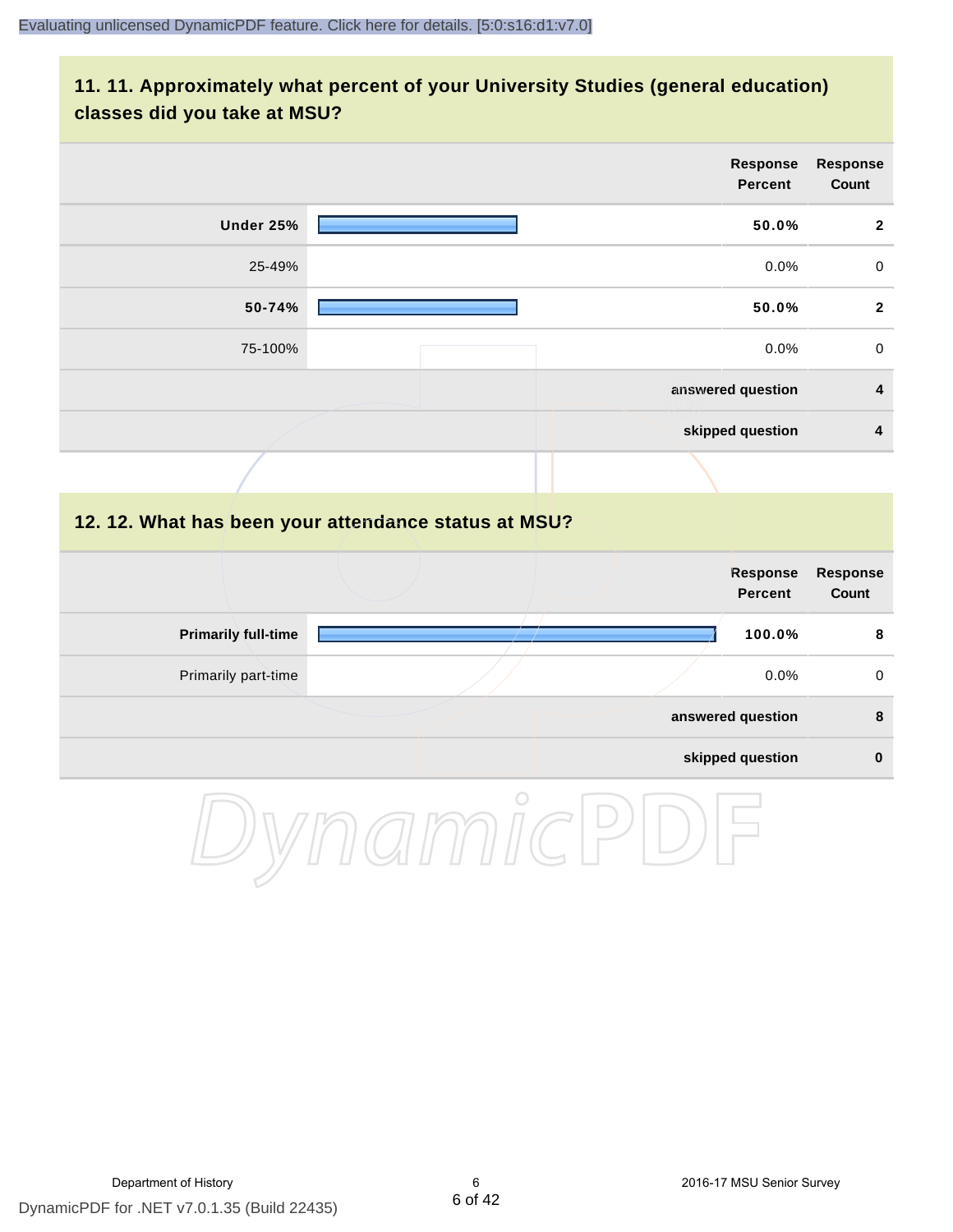#### **13. 13. In which Residential College are you a member?**

|                                   | Response<br><b>Percent</b> | <b>Response</b><br>Count |
|-----------------------------------|----------------------------|--------------------------|
| Do not know                       | 12.5%                      | $\mathbf 1$              |
| <b>Clark College</b>              | 12.5%                      | 1                        |
| <b>Elizabeth College</b>          | 12.5%                      | $\mathbf{1}$             |
| <b>Franklin-Springer Colleges</b> | 12.5%                      | 1                        |
| <b>Hart College</b>               | 12.5%                      | 1                        |
| <b>Hester College</b>             | 0.0%                       | $\pmb{0}$                |
| <b>Regents College</b>            | 12.5%                      | $\mathbf{1}$             |
| <b>Richmond College</b>           | 12.5%                      | 1                        |
| <b>White College</b>              | 12.5%                      | 1                        |
|                                   | answered question          | $\bf{8}$                 |
|                                   | skipped question           | $\pmb{0}$                |

DynamicPDF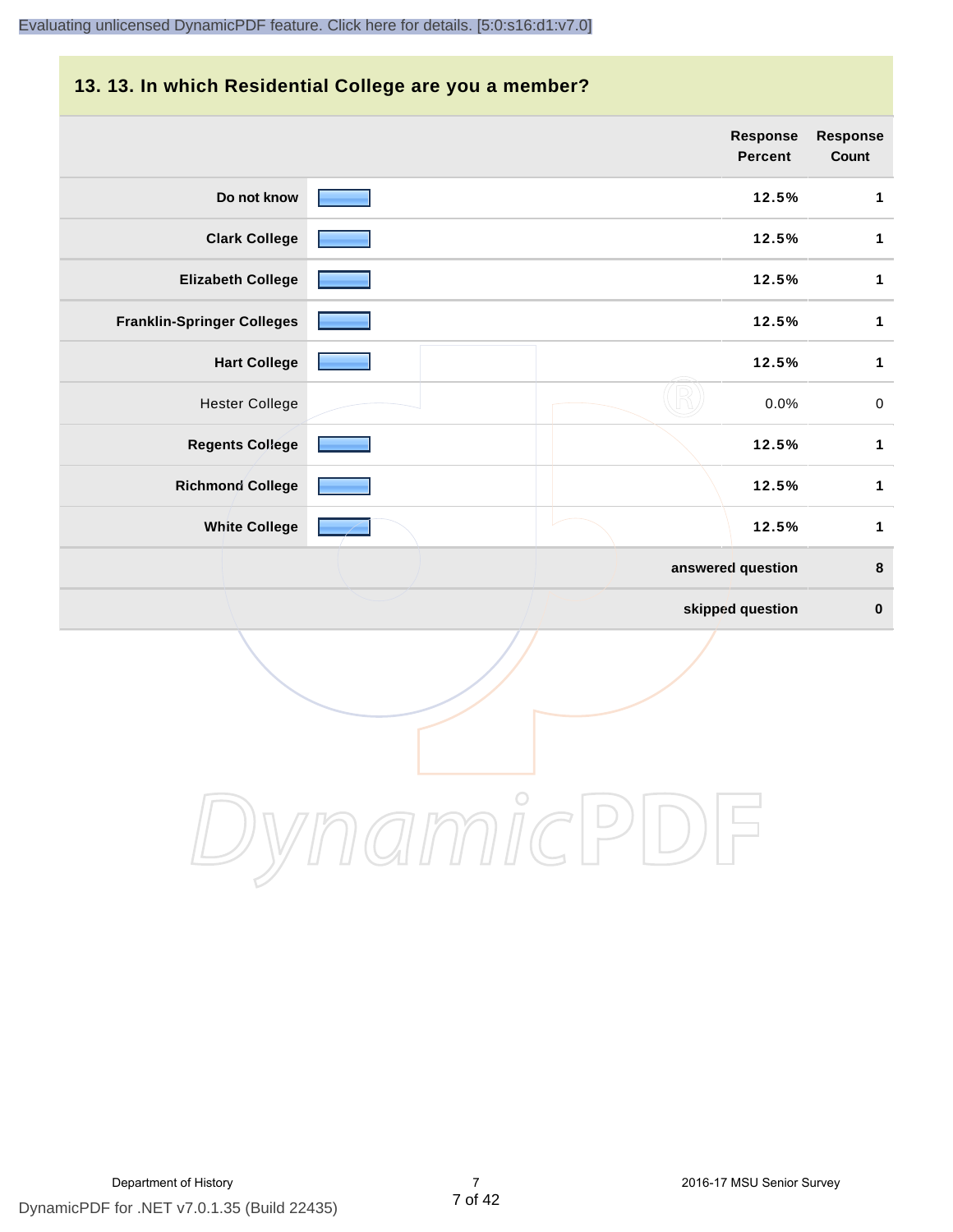| 13. 13. In which Residential College are you a member? |          |
|--------------------------------------------------------|----------|
| answered question                                      | 8        |
| skipped question                                       | $\bf{0}$ |

# **14. 14. Have you ever received any type of Financial Aid while at MSU? (scholarships, grants, work-study, etc.)**



**15. 15. How many years will it take you to complete your degree from the point of your initial enrollment in college (including any time at a previous institution)?**

|               | <b>Response</b><br><b>Percent</b>                                       | <b>Response</b><br>Count |
|---------------|-------------------------------------------------------------------------|--------------------------|
| Two           | 0.0%                                                                    | $\pmb{0}$                |
| Three         | $\bigcirc$<br>0.0%                                                      | $\mathbf 0$              |
| Four          | 75.0%<br>an jang dan mengaran jawa tersebut pada tahun 1992.<br>, , , , | $\bf 6$                  |
| Five          | 25.0%                                                                   | $\overline{2}$           |
| Six           | 0.0%                                                                    | $\pmb{0}$                |
| More than six | 0.0%                                                                    | $\mathbf 0$              |
|               | answered question                                                       | $\pmb{8}$                |
|               | skipped question                                                        | $\bf{0}$                 |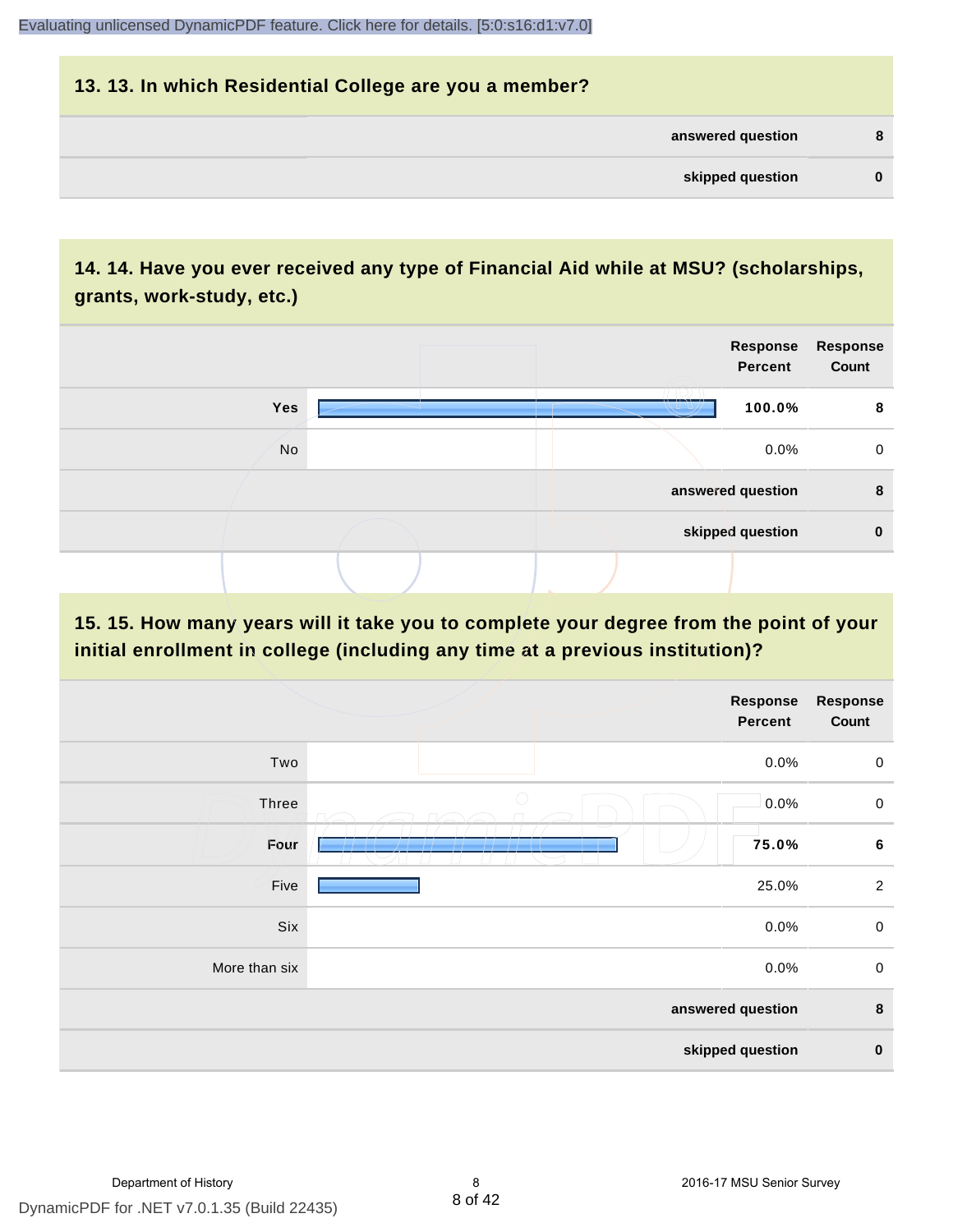#### **16. 16. In what range does your grade point average fall?**

| Response<br>Count       | Response<br>Percent |                |
|-------------------------|---------------------|----------------|
| $\pmb{0}$               | $0.0\%$             | Less than 2.00 |
| $\pmb{0}$               | $0.0\%$             | $2.00 - 2.50$  |
| $\mathbf 0$             | $0.0\%$             | 2.51-3.00      |
| $\overline{\mathbf{4}}$ | 50.0%               | $3.01 - 3.50$  |
| $\pmb{4}$               | 50.0%               | $3.51 - 4.00$  |
| $\pmb{8}$               | answered question   |                |
| $\pmb{0}$               | skipped question    |                |
|                         |                     |                |

DynamicPDF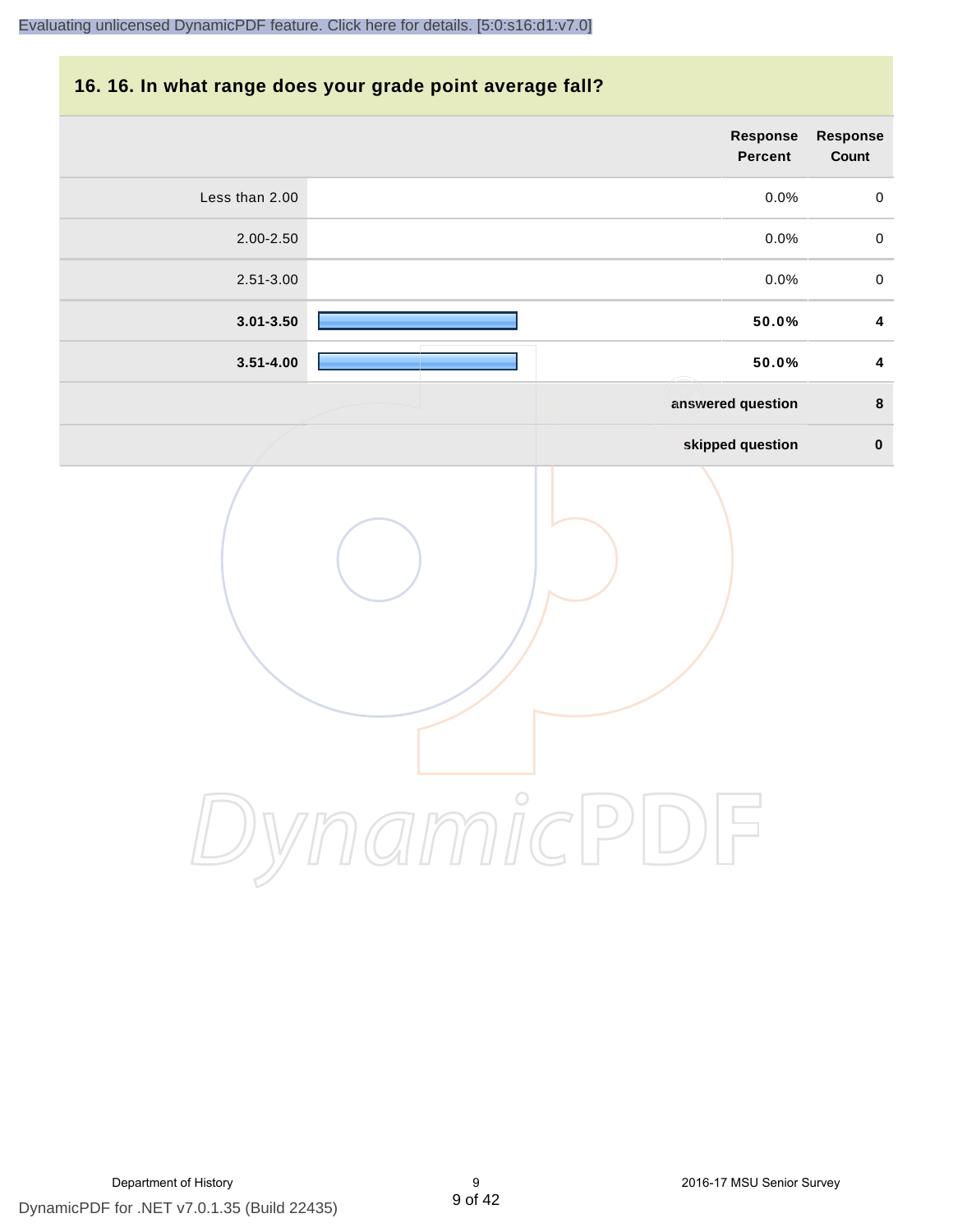|                                                          |                   | <b>Response</b><br><b>Percent</b> | <b>Response</b><br>Count |
|----------------------------------------------------------|-------------------|-----------------------------------|--------------------------|
| Accounting                                               |                   | 0.0%                              | $\mathbf 0$              |
| Advertising                                              |                   | 0.0%                              | $\,0\,$                  |
| Agricultural Science & Technology<br>(associate's)       |                   | 0.0%                              | $\,0\,$                  |
| Agricultural Science (bachelor's)                        |                   | 0.0%                              | $\mathbf 0$              |
| Animal Technology/Animal-Equine                          |                   | 0.0%                              | $\mathbf 0$              |
| Animal Technology/Vet Tech,<br>Pre-Vet                   |                   | 0.0%                              | $\mathbf 0$              |
| <b>Applied Physics</b>                                   |                   | 0.0%                              | $\mathbf 0$              |
| Art                                                      |                   | 0.0%                              | $\mathbf 0$              |
| <b>Athletic Training</b>                                 |                   | 0.0%                              | $\mathbf 0$              |
| Biology                                                  |                   | 0.0%                              | $\mbox{O}$               |
| <b>Business Administration</b><br>(associate's)          |                   | 0.0%                              | $\,0\,$                  |
| <b>Business Administration</b><br>(bachelor's)           | $\bigcirc$        | 0.0%                              | $\mathbf 0$              |
| <b>Career &amp; Technical Education</b><br>(associate's) |                   | 0.0%                              | $\mathsf{O}\xspace$      |
| <b>Career &amp; Technical Education</b><br>(bachelor's)  |                   | 0.0%                              | $\mathbf 0$              |
| Chemistry                                                |                   | 0.0%                              | $\mathbf 0$              |
| <b>Civil Engineering Technology</b><br>(associate's)     |                   | 0.0%                              | $\mathbf 0$              |
|                                                          | answered question |                                   | 8                        |
|                                                          |                   | skipped question                  | $\pmb{0}$                |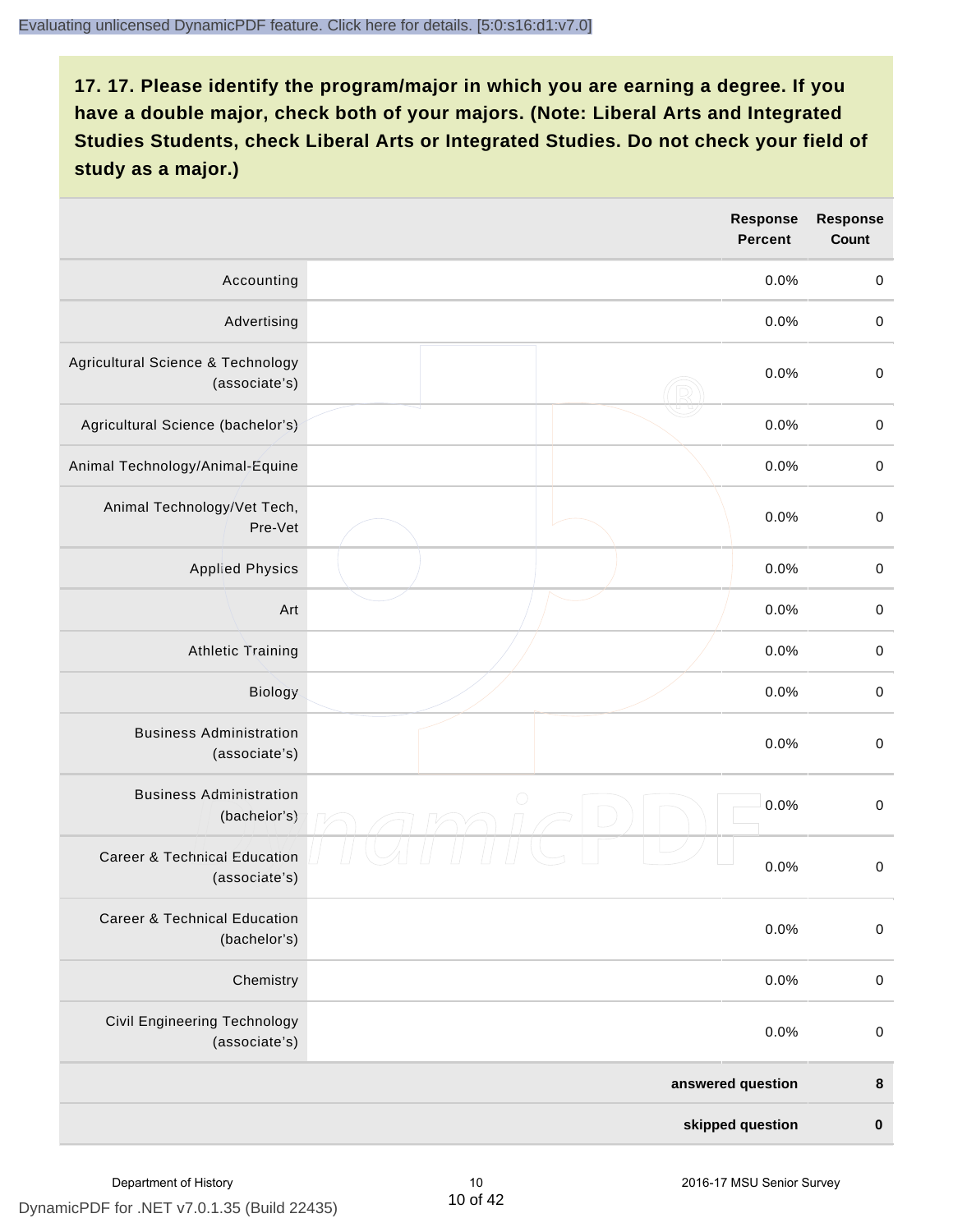| <b>Civil Engineering Technology</b><br>(bachelor's) | 0.0%               | $\mathbf 0$  |
|-----------------------------------------------------|--------------------|--------------|
| <b>Communication Disorders</b>                      | 0.0%               | $\mathbf 0$  |
| <b>Community Health</b>                             | 0.0%               | $\mathbf 0$  |
| <b>Computer Information Systems</b>                 | 0.0%               | $\pmb{0}$    |
| <b>Computer Science</b>                             | 0.0%               | $\mathbf 0$  |
| Creative Writing (BFA)                              | 0.0%               | $\mathbf 0$  |
| <b>Criminal Justice</b>                             | 0.0%               | $\mathbf 0$  |
| Economics                                           | 12.5%              | $\mathbf{1}$ |
| <b>Electromechanical Engineering</b><br>Technology  | 0.0%               | $\mathbf 0$  |
| <b>Elementary School Education</b>                  | 0.0%               | $\mathbf 0$  |
| <b>Engineering Graphics &amp; Design</b>            | 0.0%               | $\,0\,$      |
| <b>Engineering Physics</b>                          | 0.0%               | $\,0\,$      |
| English                                             | 0.0%               | $\mathbf 0$  |
| English Education (TESOL)                           | 0.0%<br>$\bigcirc$ | $\pmb{0}$    |
| <b>Exercise Science</b>                             | 0.0%               | $\pmb{0}$    |
| Finance                                             | 0.0%               | $\,0\,$      |
| French                                              | 0.0%               | $\pmb{0}$    |
| General Studies (associate's)                       | 0.0%               | $\mathbf 0$  |
| Geosciences                                         | 0.0%               | $\pmb{0}$    |
| German                                              | 0.0%               | $\mathbf 0$  |
|                                                     | answered question  | $\pmb{8}$    |
|                                                     | skipped question   | $\pmb{0}$    |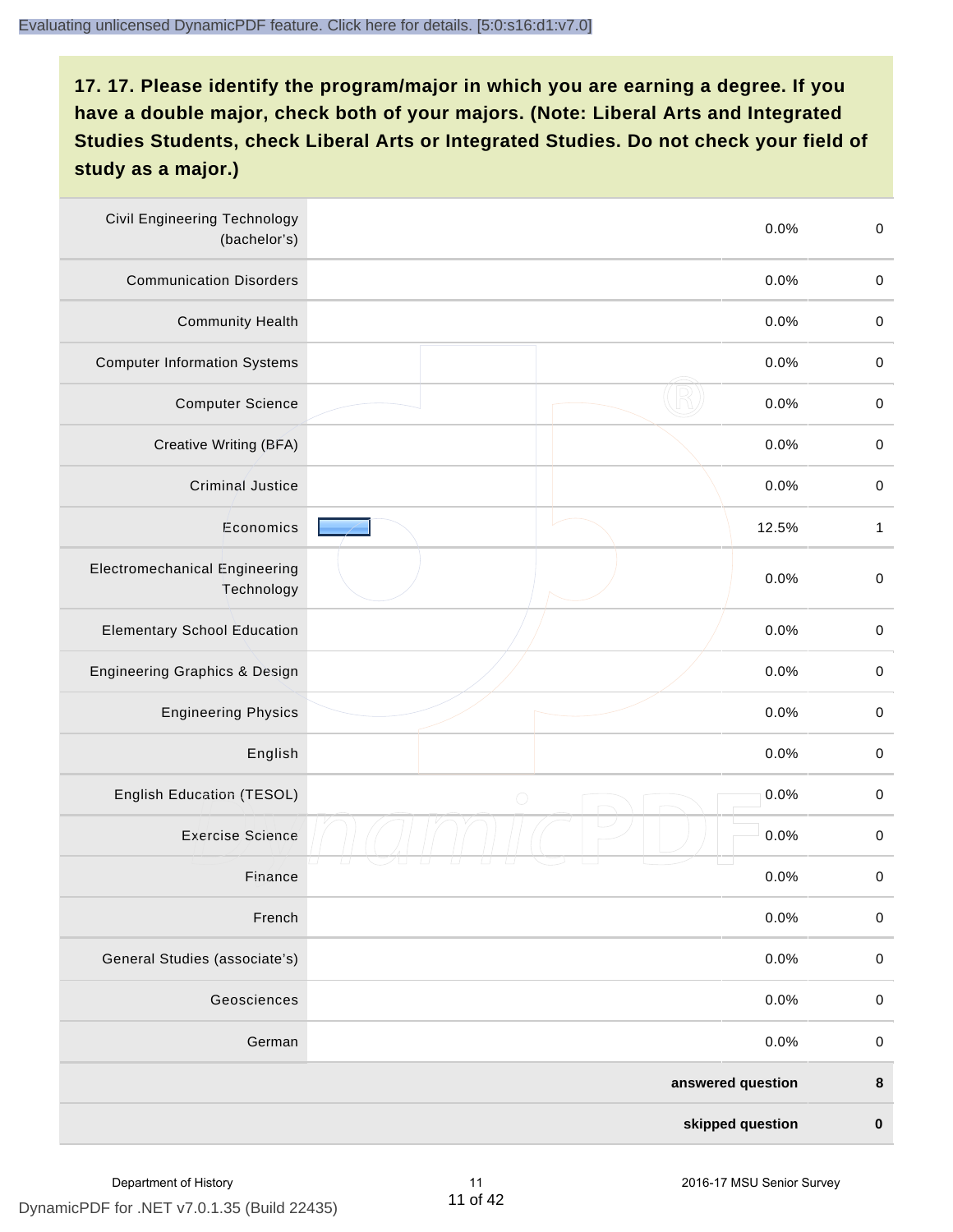| <b>Graphic Communications Media</b>            |            | 0.0%              | $\mathbf 0$ |
|------------------------------------------------|------------|-------------------|-------------|
| <b>Health &amp; Physical Education</b>         |            | 0.0%              | $\mathbf 0$ |
| <b>Health Information Administration</b>       |            | 0.0%              | $\pmb{0}$   |
| <b>History</b>                                 |            | 100.0%            | 8           |
| <b>Industrial Technology</b><br>(associate's)  |            | 0.0%              | $\pmb{0}$   |
| Integrated Studies (BIS)                       |            | 0.0%              | $\pmb{0}$   |
| Interdisciplinary Early Childhood<br>Education |            | 0.0%              | $\mathbf 0$ |
| <b>Interior Design</b>                         |            | 0.0%              | $\pmb{0}$   |
| <b>International Business</b>                  |            | 0.0%              | $\mathbf 0$ |
| <b>International Studies</b>                   |            | 0.0%              | $\pmb{0}$   |
| Japanese                                       |            | 0.0%              | $\mathbf 0$ |
| Journalism                                     |            | 0.0%              | $\pmb{0}$   |
| Learning & Behavior Disorders                  |            | 0.0%              | $\pmb{0}$   |
| <b>Liberal Arts</b>                            | $\bigcirc$ | 0.0%              | $\mathbf 0$ |
| Logistics & Supply Chain<br>Management         |            | 0.0%              | $\pmb{0}$   |
| Management                                     |            | 0.0%              | $\pmb{0}$   |
| <b>Manufacturing Technology</b>                |            | 0.0%              | $\mathbf 0$ |
| Marketing                                      |            | 0.0%              | $\mathbf 0$ |
| Mathematics                                    |            | 0.0%              | $\mathbf 0$ |
|                                                |            | answered question | $\pmb{8}$   |
|                                                |            | skipped question  | $\pmb{0}$   |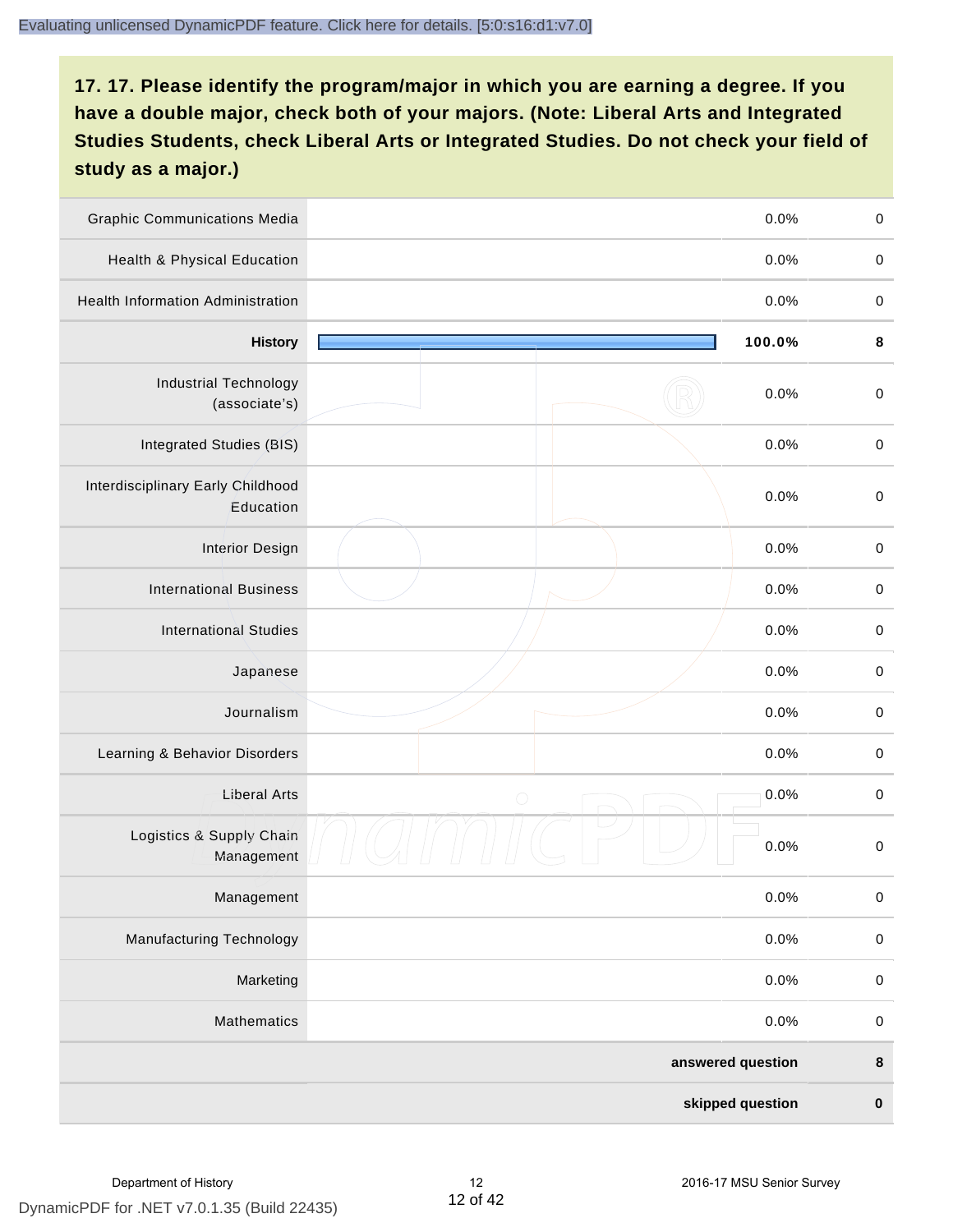| <b>Middle School Education</b>            | 0.0%               | $\,0\,$     |
|-------------------------------------------|--------------------|-------------|
| Music                                     | 0.0%               | $\mathbf 0$ |
| <b>Music Business</b>                     | 0.0%               | $\mathbf 0$ |
| Nonprofit Leadership Studies              | 0.0%               | $\pmb{0}$   |
| Nursing                                   | 0.0%               | $\pmb{0}$   |
| Nursing/RN to BSN                         | 0.0%               | $\,0\,$     |
| Nutrition, Dietetics, & Food Mgmt         | 0.0%               | $\pmb{0}$   |
| Occupational Safety and Health            | 0.0%               | $\mathbf 0$ |
| Organizational Communication              | 0.0%               | $\pmb{0}$   |
| Philosophy                                | 0.0%               | $\pmb{0}$   |
| Physics                                   | 0.0%               | $\,0\,$     |
| <b>Political Science</b>                  | 0.0%               | $\mathbf 0$ |
| Psychology                                | 0.0%               | $\pmb{0}$   |
| <b>Public Administration</b>              | 0.0%               | $\pmb{0}$   |
| <b>Public Relations</b>                   | 0.0%<br>$\bigcirc$ | $\pmb{0}$   |
| <b>Recreation &amp; Leisure Services</b>  | 0.0%               | $\,0\,$     |
| Social Work                               | 0.0%               | $\,0\,$     |
| Sociology                                 | 0.0%               | $\mathbf 0$ |
| Spanish                                   | 0.0%               | $\pmb{0}$   |
| <b>Telecommunications Systems</b><br>Mgmt | 0.0%               | $\pmb{0}$   |
|                                           | answered question  | $\bf8$      |
|                                           | skipped question   | $\pmb{0}$   |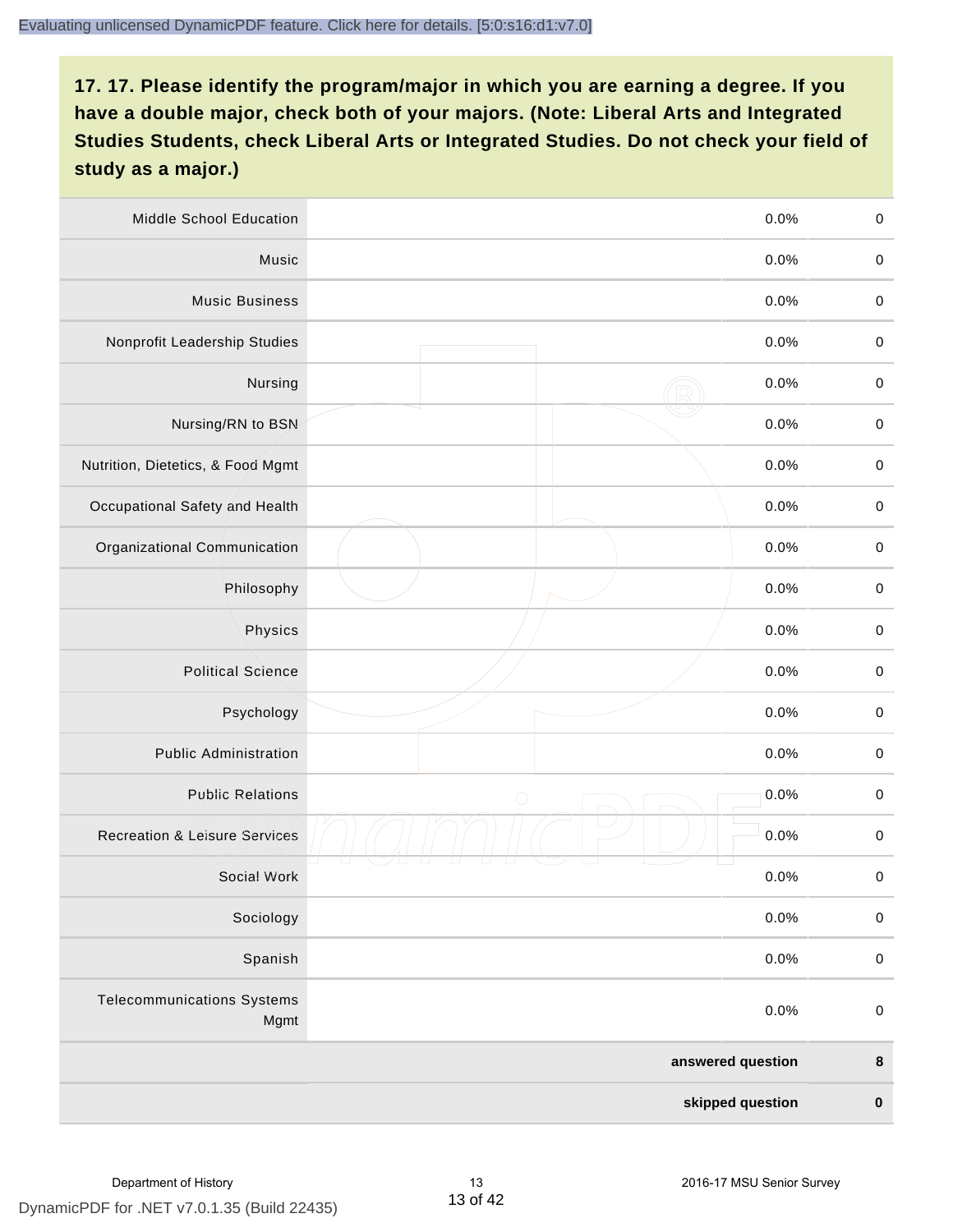| <b>Television Production</b>    | $0.0\%$           | 0 |
|---------------------------------|-------------------|---|
| Theatre                         | $0.0\%$           | 0 |
| Wildlife & Conservation Biology | $0.0\%$           | 0 |
|                                 | answered question | 8 |
|                                 | skipped question  | 0 |
|                                 | . .               |   |

#### **18. 20. What is the highest degree you eventually hope to receive?**

|               |  | Response<br>Percent | <b>Response</b><br>Count |
|---------------|--|---------------------|--------------------------|
| Associate     |  | 0.0%                | $\mathbf 0$              |
| Baccalaureate |  | 37.5%               | $\mathbf{3}$             |
| Graduate      |  | 62.5%               | $5\phantom{a}$           |
| Professional  |  | 0.0%                | $\mathsf{O}$             |
|               |  | answered question   | 8                        |
|               |  | skipped question    | $\mathbf 0$              |
|               |  |                     |                          |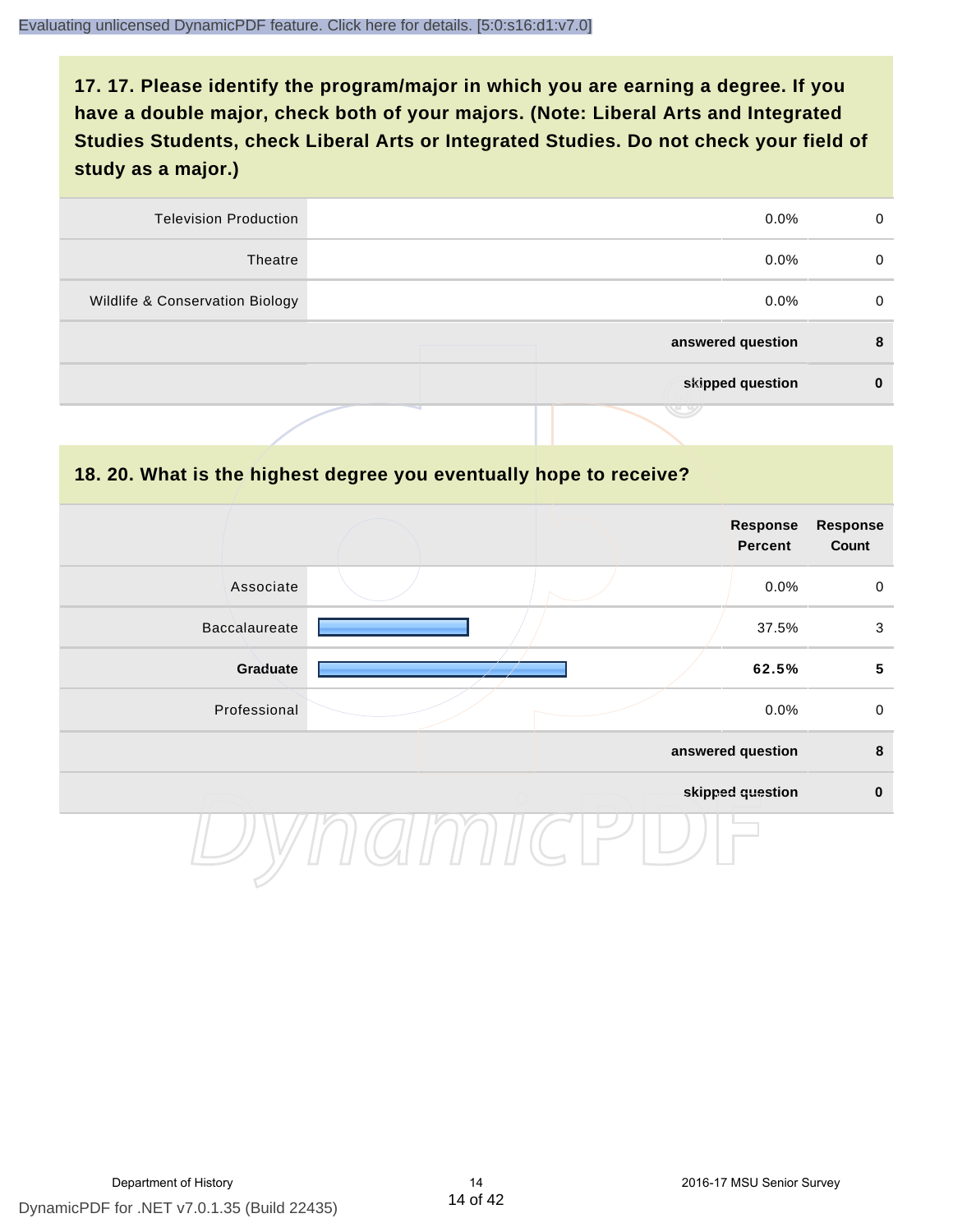# **19. 21. Which best describes your situation? Response Response Percent Count Did not change major/area 75.0% 6** Did not initially declare major/area  $0.0\%$  0.0% 0.0% Changed major/area **25.0%** 2 **answered question 8 skipped question 0** DynamicPDF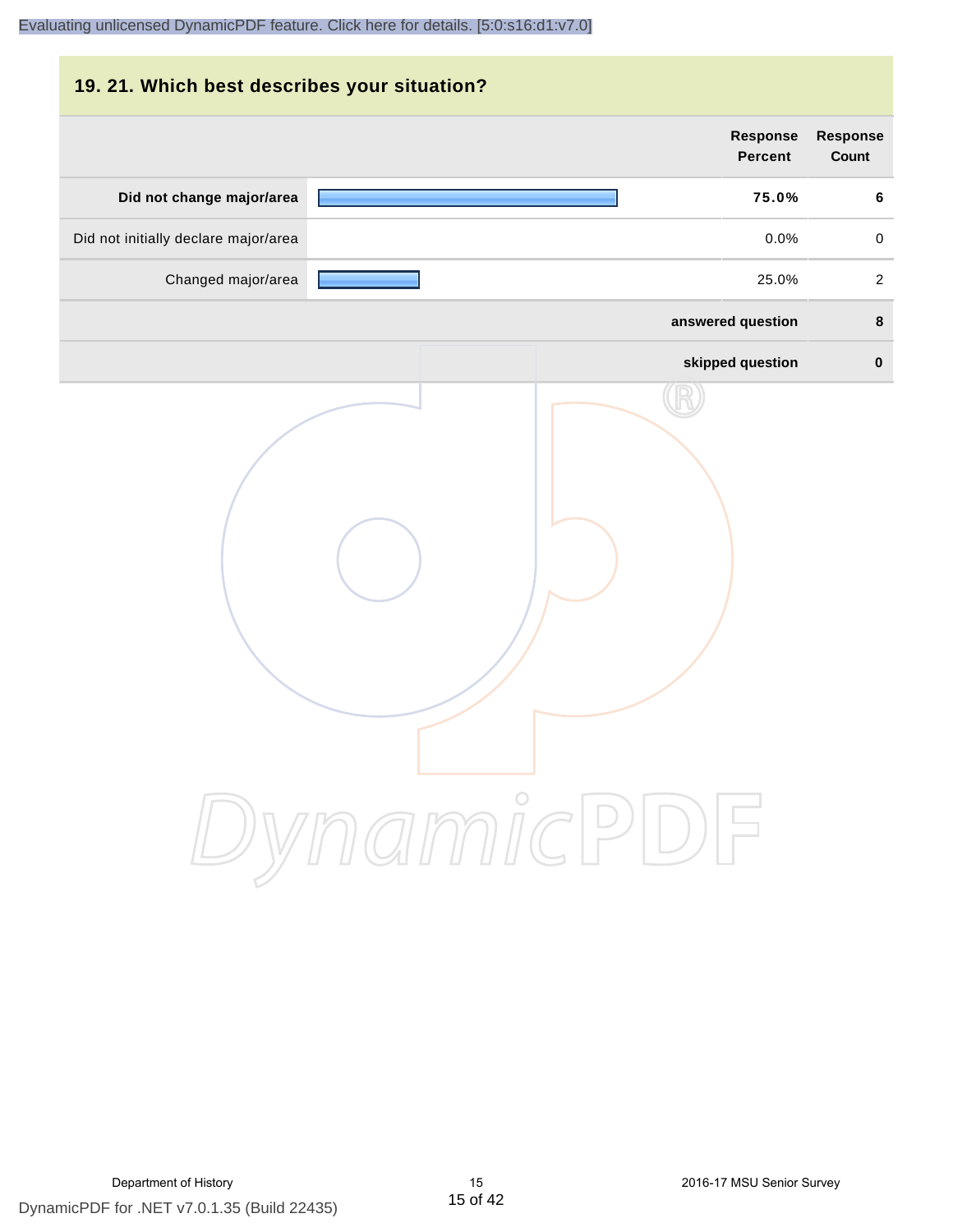# **19. 21. Which best describes your situation? answered question 8 skipped question 0**

# **20. 22. While school was in session during the past year, how many hours per week, on average, did you work for pay?**

|                    | Response<br>Percent | <b>Response</b><br>Count |
|--------------------|---------------------|--------------------------|
| Did not work       | 37.5%               | 3                        |
| Worked 1-10 hrs    | 12.5%               | 1                        |
| Worked 11-20 hrs   | 12.5%               | 1                        |
| Worked 21-30 hrs   | 12.5%               | 1                        |
| Worked 31-40 hrs   | 25.0%               | $\overline{2}$           |
| Worked over 40 hrs | 0.0%                | $\mathbf 0$              |
|                    | answered question   | $\pmb{8}$                |
|                    | skipped question    | $\mathbf 0$              |

**21. 23. For the most part, were classes offered at times convenient to you?**

|            | Response<br>Percent | Response<br>Count |
|------------|---------------------|-------------------|
| <b>Yes</b> | 75.0%               | 6                 |
| No         | 25.0%               | 2                 |
|            | answered question   | 8                 |
|            | skipped question    | $\mathbf 0$       |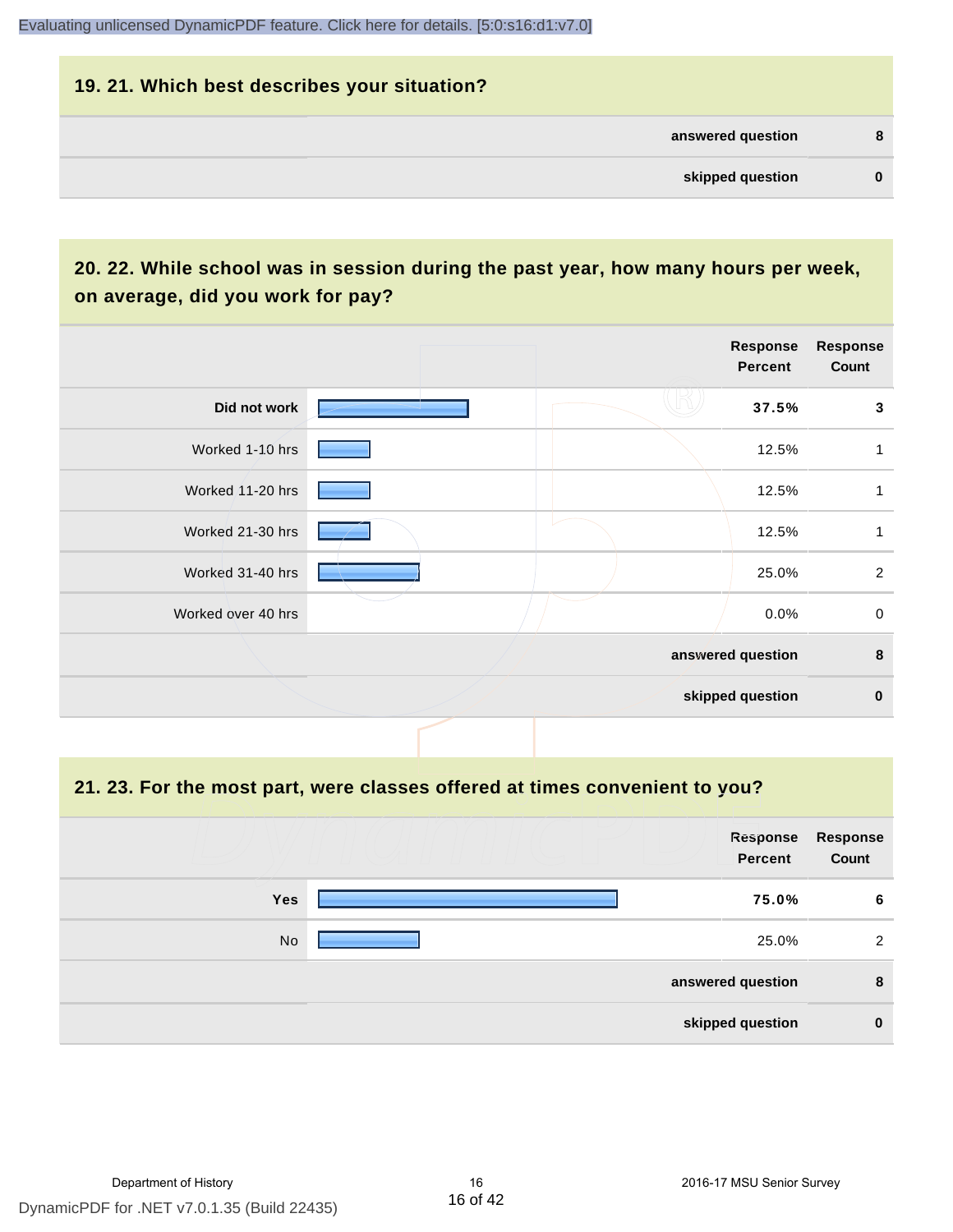#### **22. 24. What time would you have preferred?**

|                | Response<br>Percent | <b>Response</b><br>Count |
|----------------|---------------------|--------------------------|
| Late afternoon | 0.0%                | $\pmb{0}$                |
| Evening        | 0.0%                | $\pmb{0}$                |
| Weekend        | 0.0%                | $\mathbf 0$              |
| During the day | 100.0%              | $\mathbf{2}$             |
| Online         | 0.0%                | $\mathbf 0$              |
|                | answered question   | $\overline{2}$           |
|                | skipped question    | $\bf 6$                  |
|                |                     |                          |

# **23. 25. Which best describes the location where you completed the majority of your courses?**

|                        |            | <b>Response</b><br>Percent | <b>Response</b><br>Count |
|------------------------|------------|----------------------------|--------------------------|
| <b>Murray</b>          |            | 100.0%                     | 8                        |
| Paducah                |            | 0.0%                       | $\mathbf 0$              |
| Ft. Campbell           |            | 0.0%                       | $\pmb{0}$                |
| Madisonville           | $\bigcirc$ | 0.0%                       | $\mathbf 0$              |
| Hopkinsville           |            | 0.0%                       | $\pmb{0}$                |
| Henderson              |            | 0.0%                       | $\mathbf 0$              |
| Online                 |            | 0.0%                       | $\pmb{0}$                |
| Other (please specify) |            | 0.0%                       | $\mathbf 0$              |
|                        |            | answered question          | $\pmb{8}$                |
|                        |            | skipped question           | $\pmb{0}$                |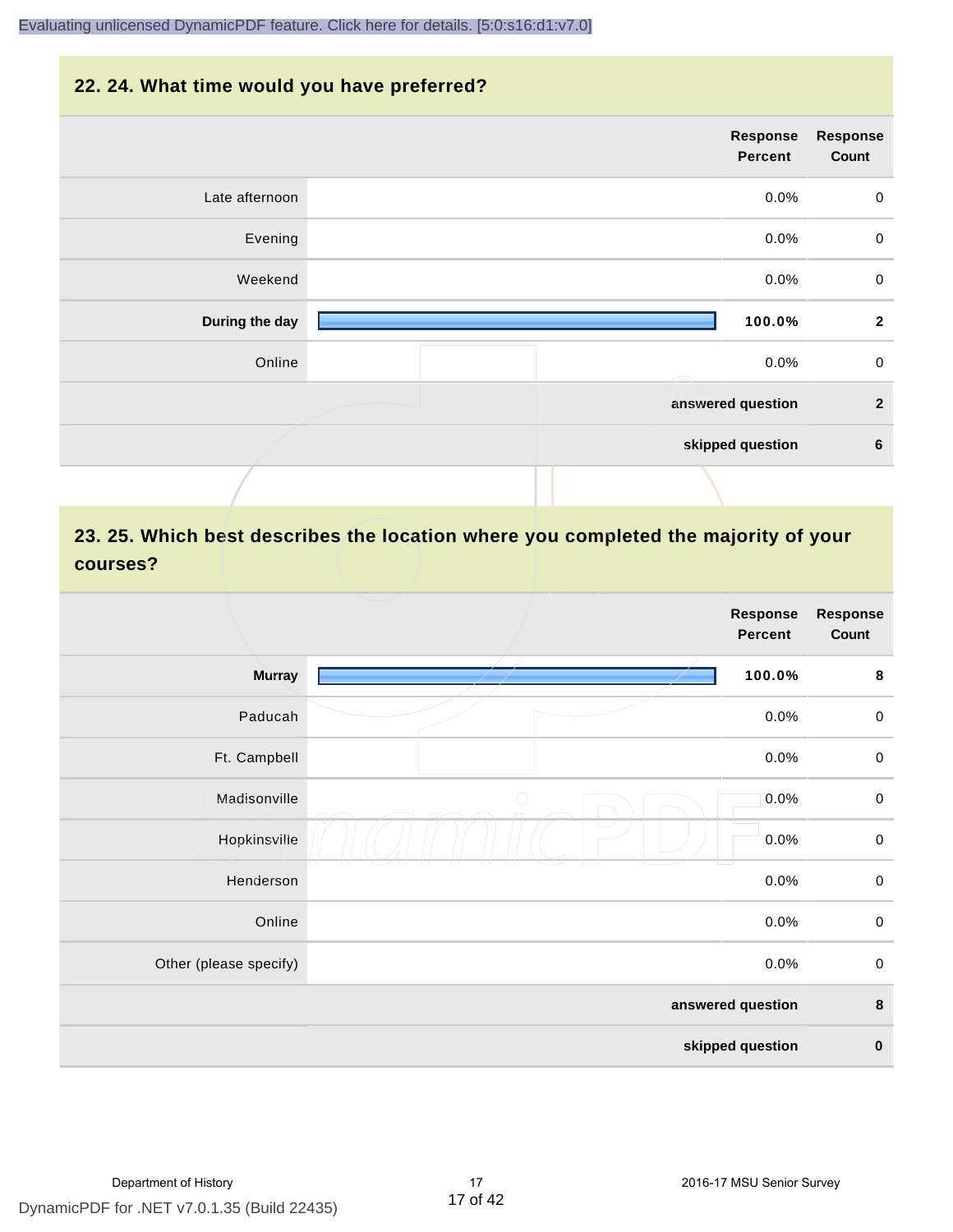#### **24. 26. Did you take any online courses while at Murray State?**

| <b>Response</b><br>Count | Response<br>Percent |  |            |  |
|--------------------------|---------------------|--|------------|--|
| 6                        | 75.0%               |  | <b>Yes</b> |  |
| 2                        | 25.0%               |  | No         |  |
| 8                        | answered question   |  |            |  |
| $\mathbf 0$              | skipped question    |  |            |  |
|                          |                     |  |            |  |

# **25. 27. Did it take you an extra semester or more to complete degree requirements at Murray State?**

|                            | Response<br>Percent | <b>Response</b><br>Count |
|----------------------------|---------------------|--------------------------|
| Yes                        | 37.5%               | $\mathsf 3$              |
| $\mathop{\sf No}\nolimits$ | 62.5%               | ${\bf 5}$                |
|                            | answered question   | $\pmb{8}$                |
|                            | skipped question    | $\pmb{0}$                |
| $\circ$                    |                     |                          |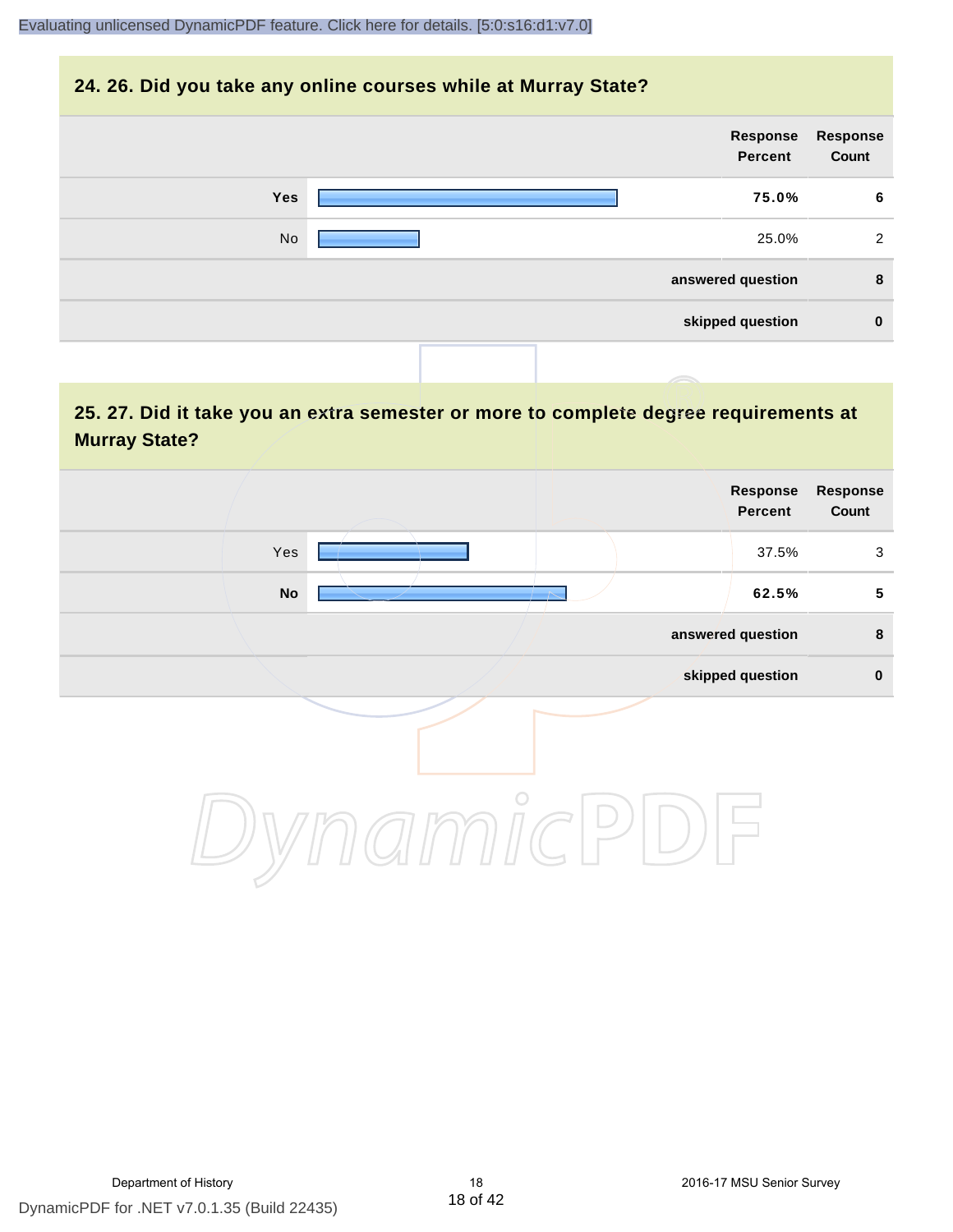#### **26. 28. Why did it take you an extra semester or more?**

|                                                                 | <b>Response</b><br><b>Percent</b> | <b>Response</b><br>Count |
|-----------------------------------------------------------------|-----------------------------------|--------------------------|
| Work obligation limited my<br>enrollment.                       | 33.3%                             | $\mathbf{1}$             |
| Family obligations limited my<br>enrollment.                    | 0.0%                              | $\pmb{0}$                |
| Tuition and other costs of<br>attendance limited my enrollment. | 0.0%                              | $\mathbf 0$              |
| A decision to change majors<br>added to my requirements.        | 0.0%                              | $\pmb{0}$                |
| A required course or courses<br>were not offered.               | 33.3%                             | $\mathbf{1}$             |
| Credits were lost transferring to<br>Murray State.              | 0.0%                              | $\mathsf 0$              |
| Other (please specify)                                          | 33.3%                             | $\mathbf 1$              |
|                                                                 | answered question                 | $\mathbf 3$              |
|                                                                 | skipped question                  | ${\bf 5}$                |
|                                                                 |                                   |                          |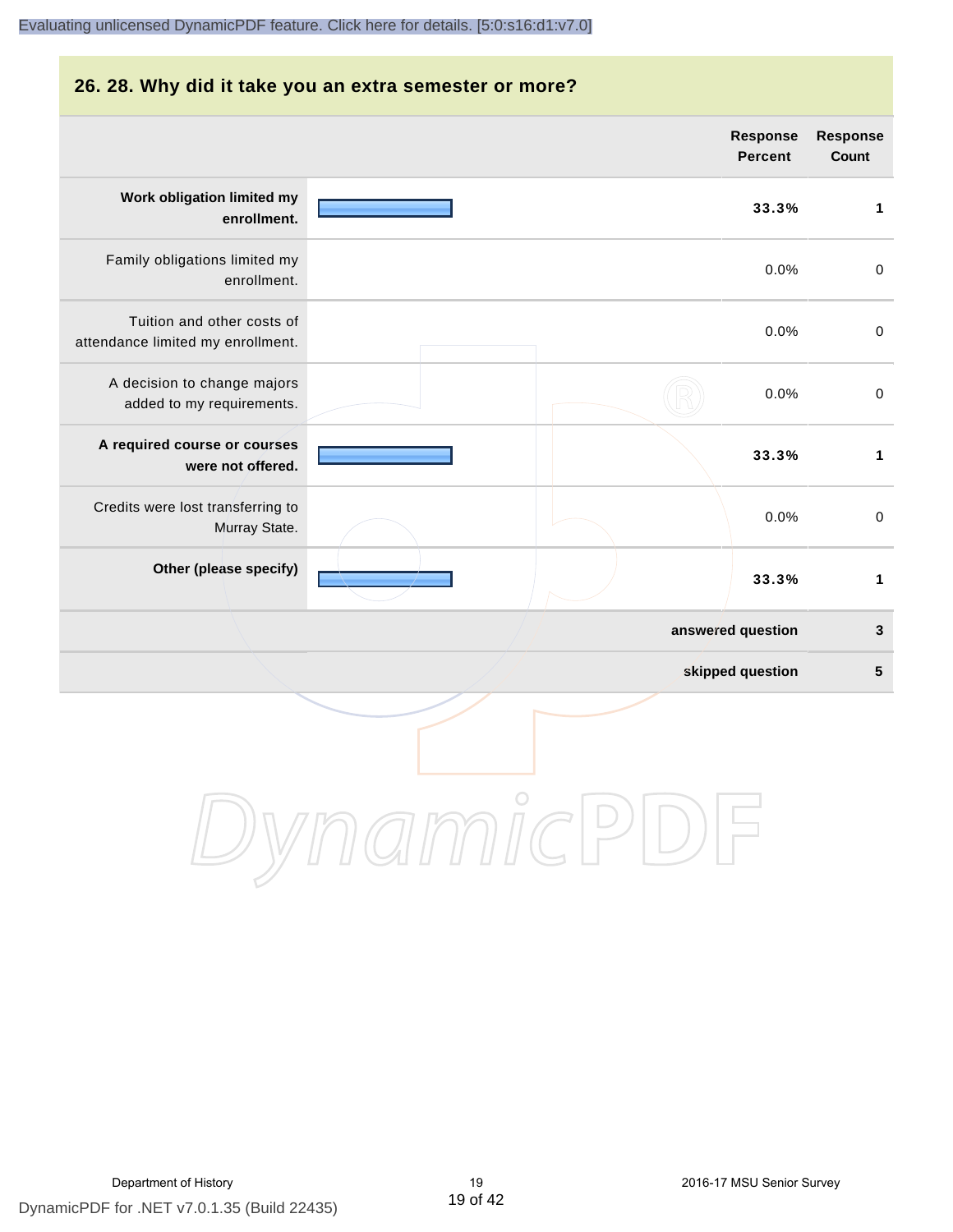

#### **27. 29. Did you have trouble getting any course(s) you needed while at Murray State?**

|                                                                            |                                                      | Response<br><b>Percent</b>        | <b>Response</b><br>Count |
|----------------------------------------------------------------------------|------------------------------------------------------|-----------------------------------|--------------------------|
| Yes                                                                        |                                                      | 25.0%                             | 2                        |
| <b>No</b>                                                                  |                                                      | 75.0%                             | 6                        |
|                                                                            |                                                      | answered question                 | 8                        |
|                                                                            |                                                      | skipped question                  | $\mathbf 0$              |
|                                                                            |                                                      |                                   |                          |
|                                                                            | 28. 30. Why did you have trouble getting the course? |                                   |                          |
|                                                                            |                                                      | <b>Response</b><br><b>Percent</b> | <b>Response</b><br>Count |
| The course was not offered the<br>semester I needed it.                    |                                                      | 100.0%                            | $\mathbf{2}$             |
| The course was not offered at<br>hours convenient to my work<br>schedule.  |                                                      | 0.0%                              | $\pmb{0}$                |
| The course was not offered at<br>hours suitable for my school<br>schedule. |                                                      | 0.0%                              | $\pmb{0}$                |
| All course sections were closed.                                           |                                                      | 0.0%                              | $\mathbf 0$              |
| I was unaware of the prerequisites<br>for the course.                      |                                                      | 0.0%                              | $\pmb{0}$                |
|                                                                            |                                                      | answered question                 | $\overline{2}$           |
|                                                                            |                                                      | skipped question                  | 6                        |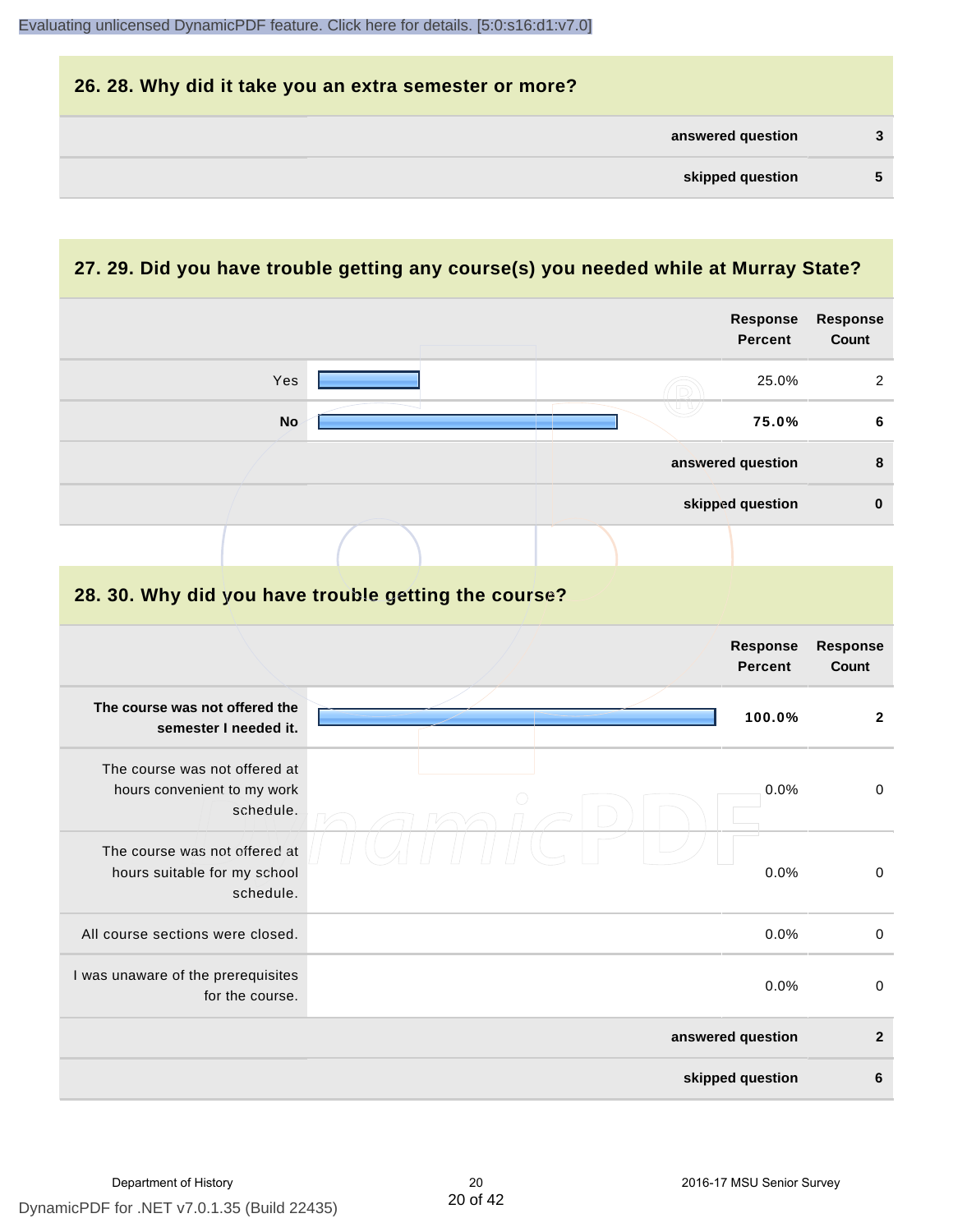# **29. 31. Which statement best describes your experience with off-campus coop/internship?**

|                                    | <b>Response</b><br><b>Percent</b> |
|------------------------------------|-----------------------------------|
| Cannot judge; I did not have one.  | 62.5%                             |
| My experience was very valuable.   | 37.5%                             |
| My experience was valuable.        | $0.0\%$                           |
| My experience was of little value. | $0.0\%$                           |
| My experience was of no value.     | $0.0\%$                           |
|                                    | answered question                 |
|                                    | skipped question                  |
|                                    |                                   |

# **30. 32. Which statement best describes your experience with on-campus facultydirected research, scholarly, or creative project?**

|                                    | <b>Response</b><br><b>Percent</b> | <b>Response</b><br>Count |
|------------------------------------|-----------------------------------|--------------------------|
| Cannot judge; I did not have one.  | 37.5%                             | 3                        |
| My experience was very valuable.   | 37.5%                             | 3                        |
| My experience was valuable.        | 25.0%                             | $\overline{2}$           |
| My experience was of little value. | 0.0%                              | 0                        |
| My experience was of no value.     | 0.0%                              | 0                        |
|                                    | answered question                 | 8                        |
|                                    | skipped question                  | $\bf{0}$                 |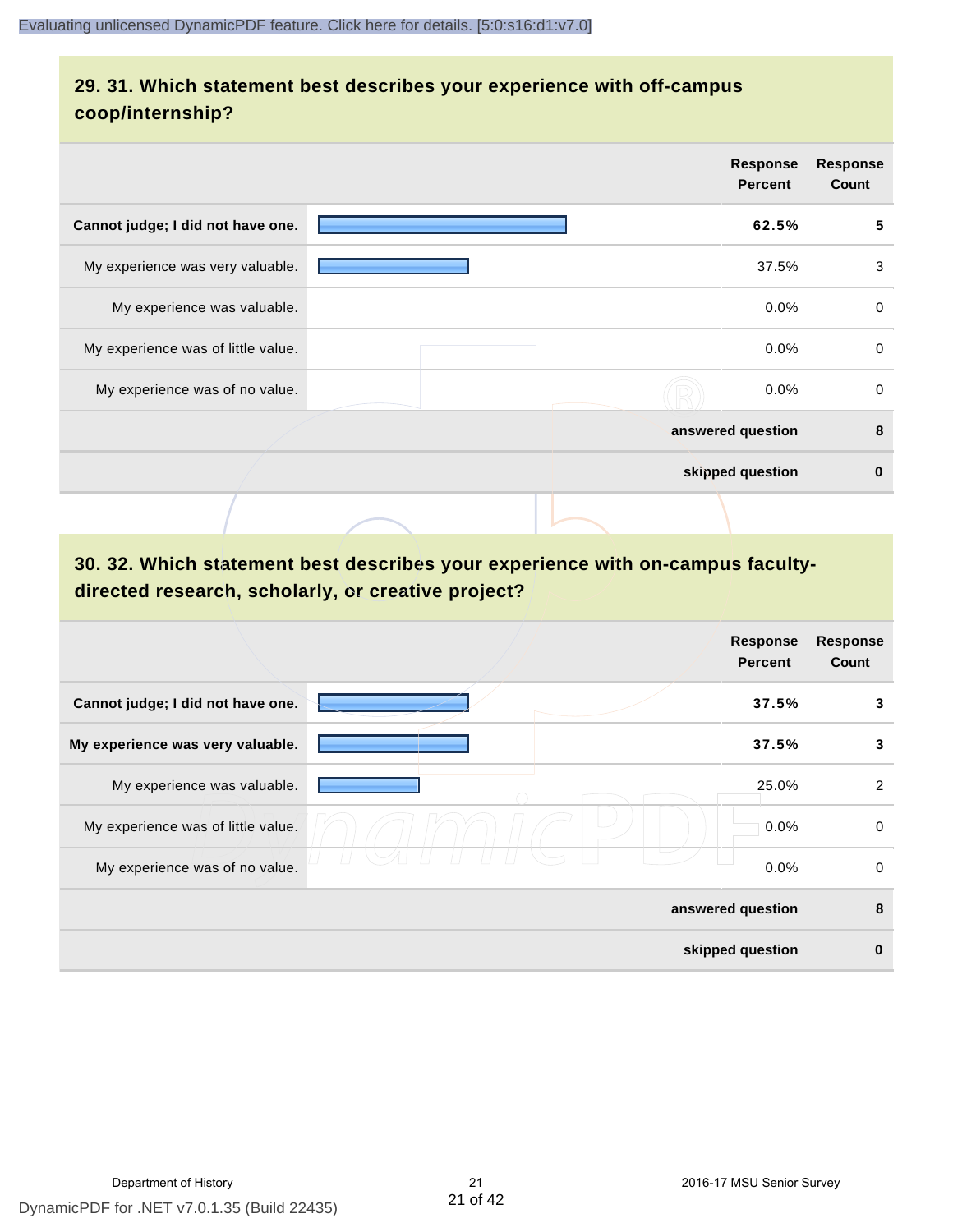# **31. 33. Which statement best describes your experience with academic advising in your major/area?**

|                                                          |         | Response<br><b>Percent</b> | Response<br>Count |
|----------------------------------------------------------|---------|----------------------------|-------------------|
| Cannot judge; I did not make use<br>of the opportunity.  |         | 0.0%                       | $\mathbf 0$       |
| I was satisfied with information my<br>adviser provided. |         | 87.5%                      | $\overline{7}$    |
| Advice was inaccurate,<br>incomplete, or misleading.     |         | 12.5%                      | $\mathbf{1}$      |
| My adviser was not available.                            |         | 0.0%                       | $\,0\,$           |
|                                                          |         | answered question          | $\pmb{8}$         |
|                                                          |         | skipped question           | $\pmb{0}$         |
|                                                          | namicPD |                            |                   |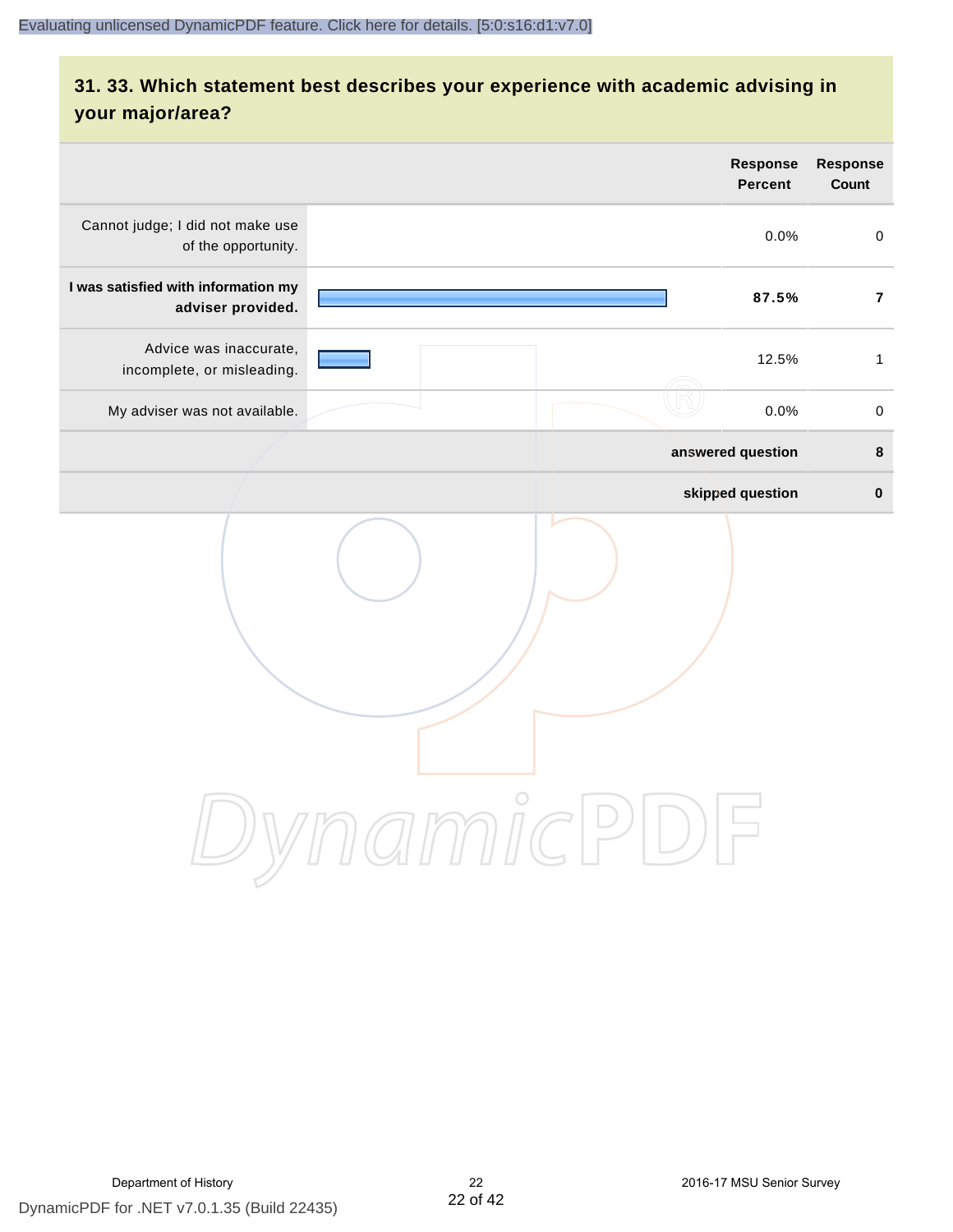# **31. 33. Which statement best describes your experience with academic advising in your major/area?**

| answered question | 8        |
|-------------------|----------|
| skipped question  | $\bf{0}$ |

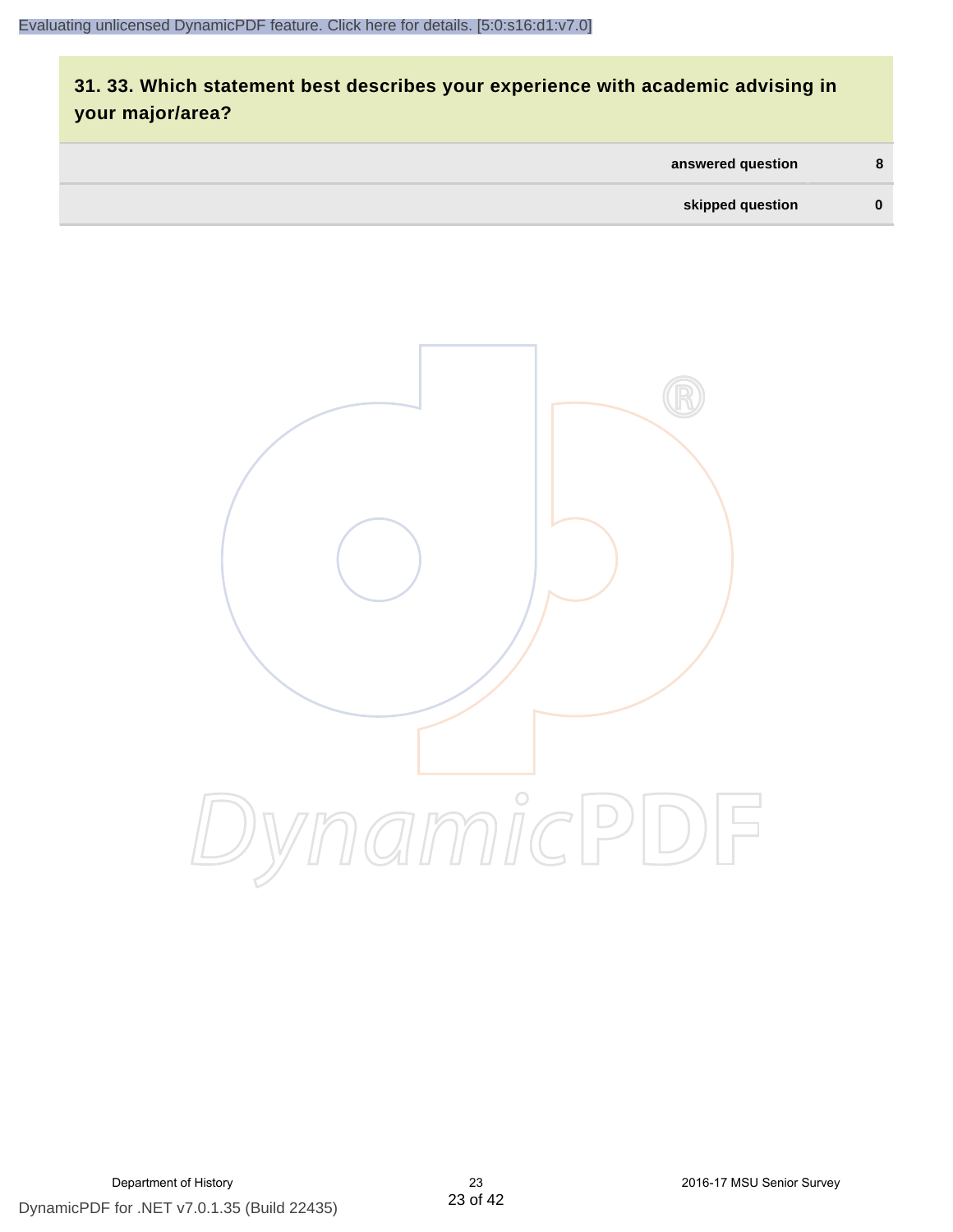# **32. Questions 34-48 For each of these items, indicate the extent to which you were satisfied.**

|                                                                                                                                                       | <b>Very</b><br>satisfied | <b>Satisfied</b> | <b>Dissatisfied</b> | <b>Very</b><br>dissatisfied | Rating<br>Average | Rating<br>Count |
|-------------------------------------------------------------------------------------------------------------------------------------------------------|--------------------------|------------------|---------------------|-----------------------------|-------------------|-----------------|
| 34. Class size relative to type of<br>course                                                                                                          | 62.5% (5)                | $37.5\%$ (3)     | $0.0\%$ (0)         | $0.0\%$ (0)                 | 3.63              | 8               |
| 35. Out-of-class availability of<br>faculty                                                                                                           | 75.0% (6)                | $12.5\%$ (1)     | $12.5\%$ (1)        | $0.0\%$ (0)                 | 3.63              | 8               |
| 36. Effectiveness of your high<br>school preparation for college work                                                                                 | $37.5\%$ (3)             | 25.0% (2)        | $37.5\%$ (3)        | $0.0\%$ (0)                 | 3.00              | 8               |
| 37. Fairness of faculty in their<br>treatment of individual students                                                                                  | $62.5\%$ (5)             | 25.0% (2)        | $0.0\%$ (0)         | $12.5\%$ (1)                | 3.38              | $\,8\,$         |
| 38. Overall quality of instruction at<br><b>Murray State</b>                                                                                          | $62.5\%$ (5)             | 25.0% (2)        | $12.5\%$ (1)        | $0.0\%$ (0)                 | 3.50              | 8               |
| 39. Quality of instruction in<br><b>University Studies (General</b><br>Education) courses                                                             | 50.0% (4)                | $37.5\%$ (3)     | $0.0\%$ (0)         | $12.5\%$ (1)                | 3.25              | $\,8\,$         |
| 40. Quality of instruction in your<br>major                                                                                                           | 75.0% (6)                | $12.5\%$ (1)     | $0.0\%$ (0)         | $12.5\%$ (1)                | 3.50              | 8               |
| 41. Clarity of program objectives in<br>your major                                                                                                    | 75.0% (6)                | $12.5\%$ (1)     | $0.0\%$ (0)         | $12.5\%$ (1)                | 3.50              | 8               |
| 42. Intellectual challenge of the<br>academic program                                                                                                 | $62.5\%$ (5)             | 25.0% (2)        | $0.0\%$ (0)         | $12.5\%$ (1)                | 3.38              | 8               |
| 43. Encouragement and<br>information from your major<br>department for employment after<br>graduation                                                 | $62.5\%$ (5)             | $25.0\%$ (2)     | $0.0\%$ (0)         | $12.5\%$ (1)                | 3.38              | 8               |
| 44. Availability of opportunities to<br>engage in a faculty-mentored<br>research, scholarly, or creative<br>project in your area of<br>study/interest | $62.5\%$ (5)             | 25.0% (2)        | $0.0\%$ (0)         | $12.5\%$ (1)                | 3.38              | 8               |
| 45. Library hours                                                                                                                                     | $87.5\%$ (7)             | $12.5\%$ (1)     | $0.0\%$ (0)         | $0.0\%$ (0)                 | 3.88              | 8               |
|                                                                                                                                                       |                          |                  |                     |                             | answered question | 8               |
|                                                                                                                                                       |                          |                  |                     |                             | skipped question  | $\bf{0}$        |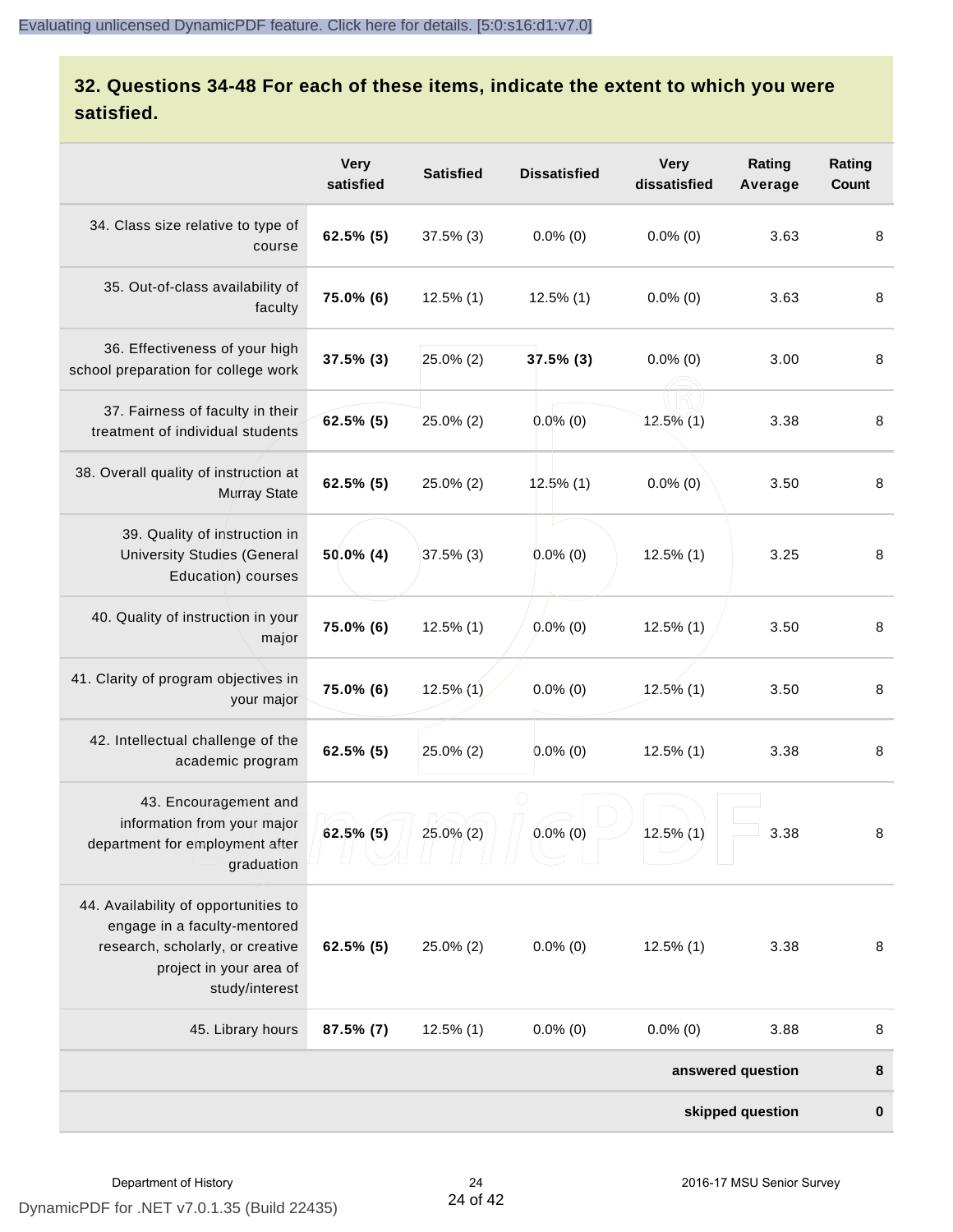#### **32. Questions 34-48 For each of these items, indicate the extent to which you were satisfied.**

| 46 Effectiveness of library<br>personnel in meeting your<br>information needs                                                | $50.0\%$ (4) | $50.0\%$ (4) | $0.0\%$ (0) | $0.0\%$ (0) | 3.50              | 8        |
|------------------------------------------------------------------------------------------------------------------------------|--------------|--------------|-------------|-------------|-------------------|----------|
| 47. Access to on-hand or<br>electronic library resources                                                                     | $50.0\%$ (4) | $50.0\%$ (4) | $0.0\%$ (0) | $0.0\%$ (0) | 3.50              | 8        |
| 48. Computer, individual and group<br>work spaces available within<br>University Libraries (Waterfield,<br>Pogue and Overby) | $50.0\%$ (4) | 50.0% (4)    | $0.0\%$ (0) | $0.0\%$ (0) | 3.50              | 8        |
|                                                                                                                              |              |              |             |             | answered question | 8        |
|                                                                                                                              |              |              |             |             | skipped question  | $\bf{0}$ |
|                                                                                                                              |              |              |             |             |                   |          |

**33. Questions 49-55 University Studies is designed to offer you a broad base of skills and knowledge and to prepare you for upper division study. Please indicate how effective University Studies at Murray State was in helping you achieve these goals.**

|                                                                            | <b>Very</b><br>effective | <b>Effective</b> | <b>Ineffective</b> | <b>Very</b><br>ineffective | Rating<br>Average | Rating<br>Count |
|----------------------------------------------------------------------------|--------------------------|------------------|--------------------|----------------------------|-------------------|-----------------|
| 49. Writing skills                                                         | 42.9% (3)                | $28.6\%$ (2)     | $28.6\%$ (2)       | $0.0\%$ (0)                | 3.14              | $\overline{7}$  |
| 50. Speaking skills                                                        | $62.5\%$ (5)             | $12.5\%$ (1)     | $25.0\%$ (2)       | $0.0\%$ (0)                | 3.38              | 8               |
| 51. Critical thinking skills                                               | $57.1\%$ (4)             | 42.9% (3)        | $0.0\%$ (0)        | $0.0\%$ (0)                | 3.57              | $\overline{7}$  |
| 52. Technology skills/computer<br>skills                                   | $50.0\%$ (4)             | $37.5\%$ (3)     | $0.0\%$ (0)        | $12.5\%$ (1)               | 3.25              | 8               |
| 53. General knowledge in the<br>liberal arts and sciences                  | 75.0% (6)                | 25.0% (2)        | $0.0\%$ (0)        | $0.0\%$ (0)                | 3.75              | 8               |
| 54. International perspectives                                             | $62.5\%$ (5)             | $25.0\%$ (2)     | $0.0\%$ (0)        | $12.5\%$ (1)               | 3.38              | 8               |
| 55. Stimulation of interest in areas<br>outside your chosen field of study | 75.0% (6)                | $12.5\%$ (1)     | $0.0\%$ (0)        | $12.5\%$ (1)               | 3.50              | 8               |
|                                                                            |                          |                  |                    |                            | answered question | 8               |
|                                                                            |                          |                  |                    |                            | skipped question  | $\bf{0}$        |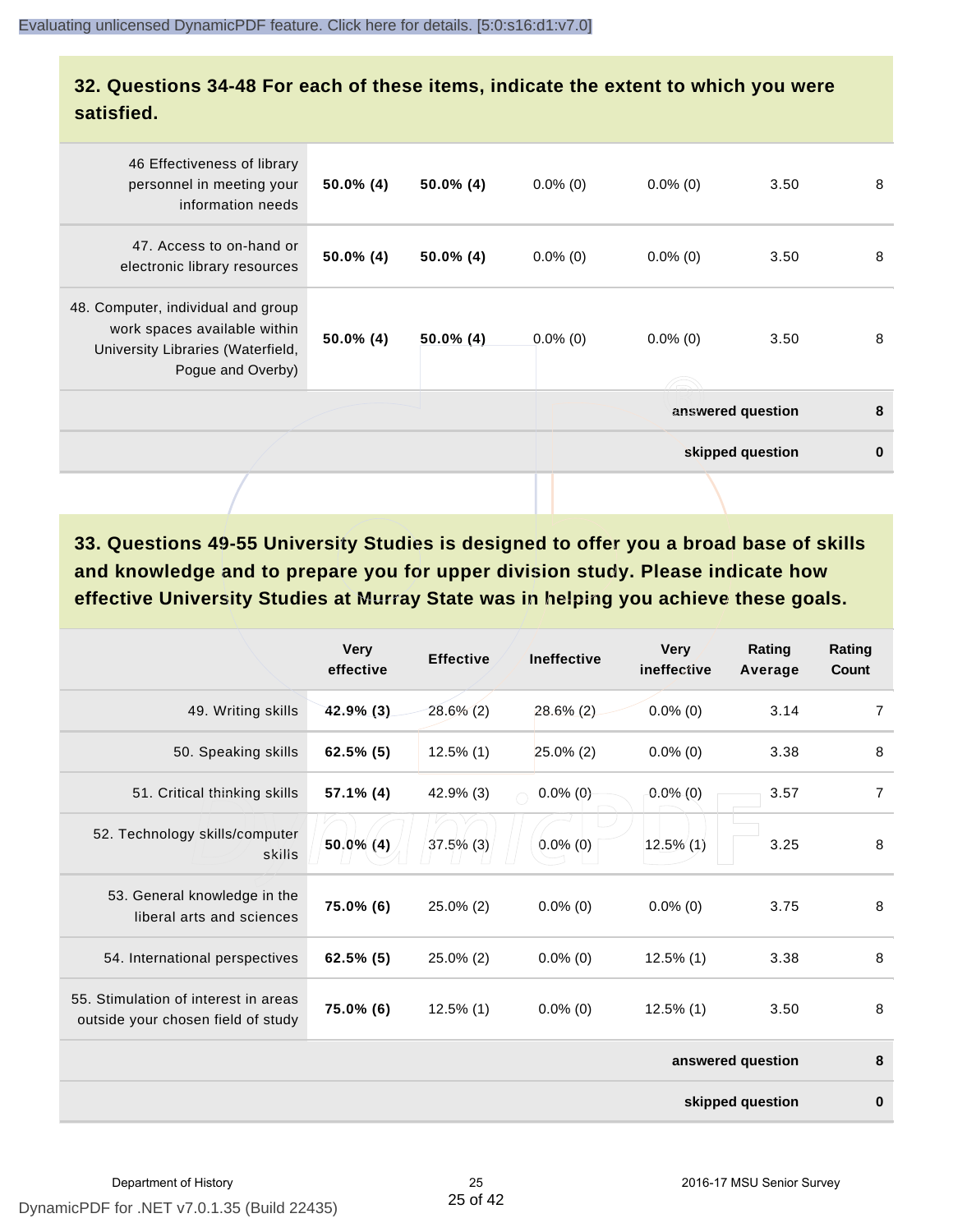**34. Questions 56-89For each of these services, activities or programs that you used, please indicate the extent to which you were satisfied that they met your needs. For those that you did not use, mark the "Did Not Use" option.**

|                                                                                    | <b>Very</b><br>satisfied | <b>Satisfied</b> | <b>Dissatisfied</b> | <b>Very</b><br>dissatisfied | <b>Did</b><br><b>Not</b><br><b>Use</b> | Rating<br>Average | Rating<br>Count  |
|------------------------------------------------------------------------------------|--------------------------|------------------|---------------------|-----------------------------|----------------------------------------|-------------------|------------------|
| 56. African-American/Multicultural<br><b>Student Services</b>                      | 33.3%<br>(2)             | $0.0\%$ (0)      | $0.0\%$ (0)         | $0.0\%$ (0)                 | 66.7%<br>(4)                           | 4.00              | $\,6\,$          |
| 57. Blackboard/Canvas                                                              | 50.0%<br>(3)             | 50.0%<br>(3)     | $0.0\%$ (0)         | $0.0\%$ (0)                 | 0.0%<br>(0)                            | 3.50              | 6                |
| 58. Career Services Office                                                         | 50.0%<br>(3)             | $0.0\%$ (0)      | $0.0\%$ (0)         | $0.0\%$ (0)                 | 50.0%<br>(3)                           | 4.00              | 6                |
| 59. Cultural programming and<br>activities                                         | 33.3%<br>(2)             | $0.0\%$ (0)      | $0.0\%$ (0)         | $0.0\%$ (0)                 | 66.7%<br>(4)                           | 4.00              | 6                |
| 60. Degree audit (MAP report)                                                      | 66.7%<br>(4)             | 16,7% (1)        | 16.7% (1)           | $0.0\%$ (0)                 | 0.0%<br>(0)                            | 3.50              | 6                |
| 61. Financial Aid Office customer<br>service                                       | 33.3%<br>(2)             | 16.7% (1)        | $16.7\%$ (1)        | $0.0\%$ (0)                 | 33.3%<br>(2)                           | 3.25              | 6                |
| 62. Dining Services                                                                | 50.0%<br>(3)             | $16.7\%$ (1)     | $0.0\%$ (0)         | $0.0\%$ (0)                 | 33.3%<br>(2)                           | 3.75              | $\,6\,$          |
| 63. Graduation Office                                                              | 50.0%<br>(3)             | $16.7\%$ $(1)$   | $0.0\%$ (0)         | $0.0\%$ (0)                 | 33.3%<br>(2)                           | 3.75              | 6                |
| 64. Greek life and activities                                                      | 50.0%<br>(3)             | $0.0\%$ (0)      | $0.0\%$ (0)         | $0.0\%$ (0)                 | 50.0%<br>(3)                           | 4.00              | $\,6\,$          |
| 65. Health Services                                                                | 66.7%<br>(4)             | $0.0\%$ (0)      | $0.0\%$ (0)         | $0.0\%$ (0)                 | 33.3%<br>(2)                           | 4.00              | 6                |
| 66. Honor Societies/Departmental<br><b>Clubs/Special Interest</b><br>Organizations | 83.3%<br>(5)             | $0.0\%$ (0)      | $0.0\%$ (0)         | $0.0\%$ (0)                 | 16.7%<br>(1)                           | 4.00              | 6                |
| 67. International programs and<br>activities                                       | 33.3%<br>(2)             | $0.0\%$ (0)      | $0.0\%$ (0)         | $0.0\%$ (0)                 | 66.7%<br>(4)                           | 4.00              | 6                |
|                                                                                    |                          |                  |                     |                             |                                        | answered question | 6                |
| skipped question                                                                   |                          |                  |                     |                             |                                        |                   | $\boldsymbol{2}$ |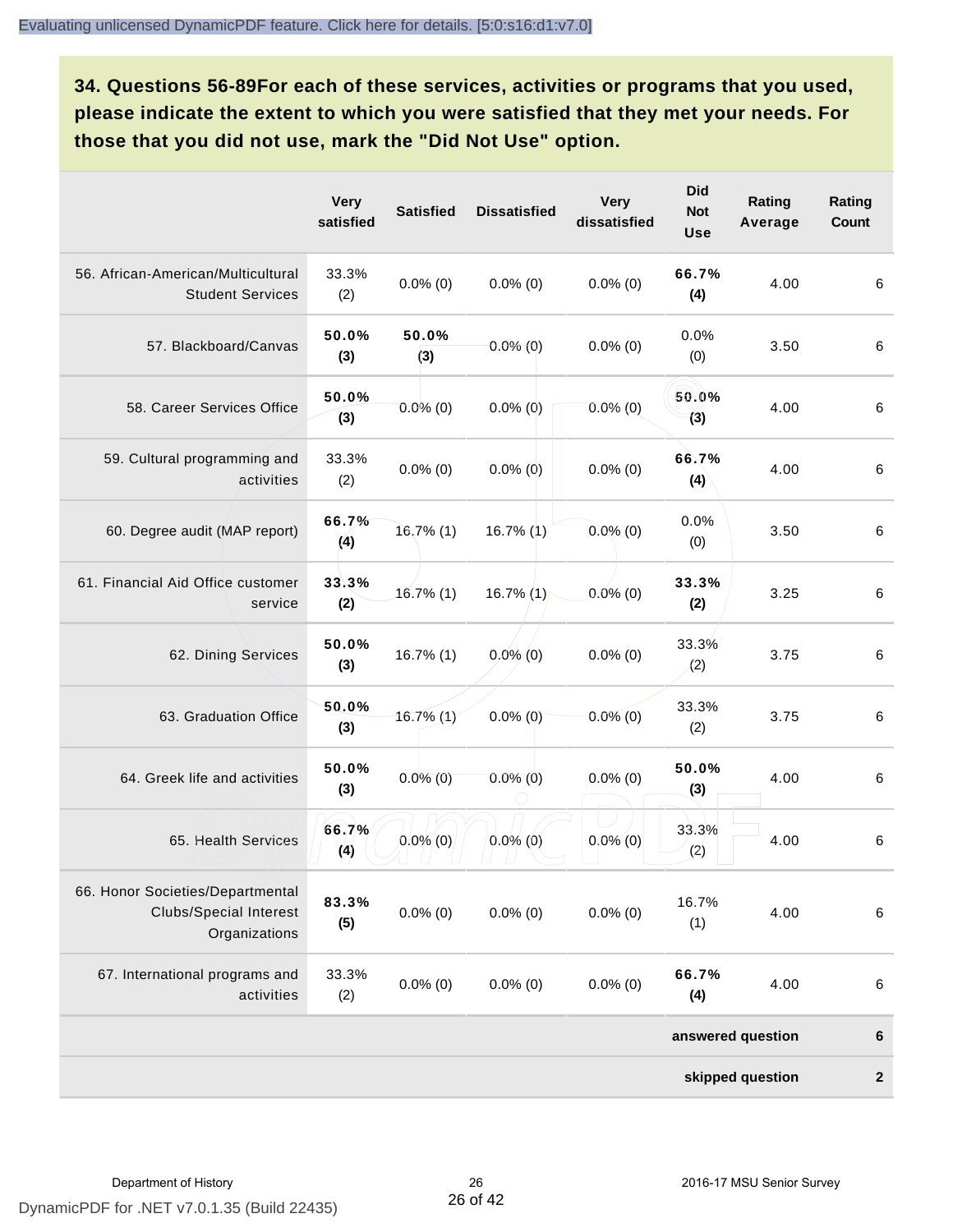**34. Questions 56-89For each of these services, activities or programs that you used, please indicate the extent to which you were satisfied that they met your needs. For those that you did not use, mark the "Did Not Use" option.**

| 68. International student support<br>services                    | 33.3%<br>(2)  | $0.0\%$ (0)    | $0.0\%$ (0) | $0.0\%$ (0)  | 66.7%<br>(4)      | 4.00 | $\,6\,$          |
|------------------------------------------------------------------|---------------|----------------|-------------|--------------|-------------------|------|------------------|
| 69. Internet and wireless access<br>for study and research needs | 50.0%<br>(3)  | 50.0%<br>(3)   | $0.0\%$ (0) | $0.0\%$ (0)  | 0.0%<br>(0)       | 3.50 | 6                |
| 70. Intramural Sports and<br>Recreation                          | 50.0%<br>(3)  | $16.7\%$ (1)   | $0.0\%$ (0) | $0.0\%$ (0)  | 33.3%<br>(2)      | 3.75 | $\,6\,$          |
| 71. LGBT programs                                                | 33.3%<br>(2)  | $0.0\%$ (0)    | $0.0\%$ (0) | $0.0\%$ (0)  | 66.7%<br>(4)      | 4.00 | $\,6\,$          |
| 72. Lowry Center/Developmental<br>courses and tutoring           | 33.3%<br>(2)  | $0.0\%$ (0)    | $0.0\%$ (0) | $0.0\%$ (0)  | 66.7%<br>(4)      | 4.00 | $\,6\,$          |
| 73. Library                                                      | 100.0%<br>(6) | $0.0\%$ (0)    | $0.0\%$ (0) | $0.0\%$ (0)  | 0.0%<br>(0)       | 4.00 | $\,6\,$          |
| 74. MSU web site                                                 | 83.3%<br>(5)  | 16.7%(1)       | $0.0\%$ (0) | $0.0\%$ (0)  | 0.0%<br>(0)       | 3.83 | $\,6\,$          |
| 75. NCAA Sports                                                  | 66.7%<br>(4)  | $0.0\%$ (0)    | $0.0\%$ (0) | $0.0\%$ (0)  | 33.3%<br>(2)      | 4.00 | $\,6\,$          |
| 76. Online courses that are not<br><b>Blackboard or Canvas</b>   | 33.3%<br>(2)  | $0.0\%$ (0)    | $0.0\%$ (0) | $0.0\%$ (0)  | 66.7%<br>(4)      | 4.00 | $\,6\,$          |
| 77. Public Safety/Security<br><b>Services</b>                    | 50.0%<br>(3)  | 16.7%(1)       | $0.0\%$ (0) | $0.0\%$ (0)  | 33.3%<br>(2)      | 3.75 | 6                |
| 78. Registration through myGate                                  | 83.3%<br>(5)  | $16.7\%$ $(1)$ | $0.0\%$ (0) | $0.0\%$ (0)  | 0.0%<br>(0)       | 3.83 | $\,6\,$          |
| 79. Residential College<br>programming and activities            | 50.0%<br>(3)  | 16.7% (1)      | $0.0\%$ (0) | $0.0\%$ (0)  | 33.3%<br>(2)      | 3.75 | $\,6\,$          |
| 80. Scholarships/grants/student<br>employment                    | 50.0%<br>(3)  | $33.3\%$ (2)   | $0.0\%$ (0) | $0.0\%$ (0)  | 16.7%<br>(1)      | 3.60 | $\,6\,$          |
| 81. Services for non-traditional<br>students                     | 33.3%<br>(2)  | $0.0\%$ (0)    | $0.0\%$ (0) | $16.7\%$ (1) | 50.0%<br>(3)      | 3.00 | $\,6\,$          |
|                                                                  |               |                |             |              | answered question |      | 6                |
|                                                                  |               |                |             |              | skipped question  |      | $\boldsymbol{2}$ |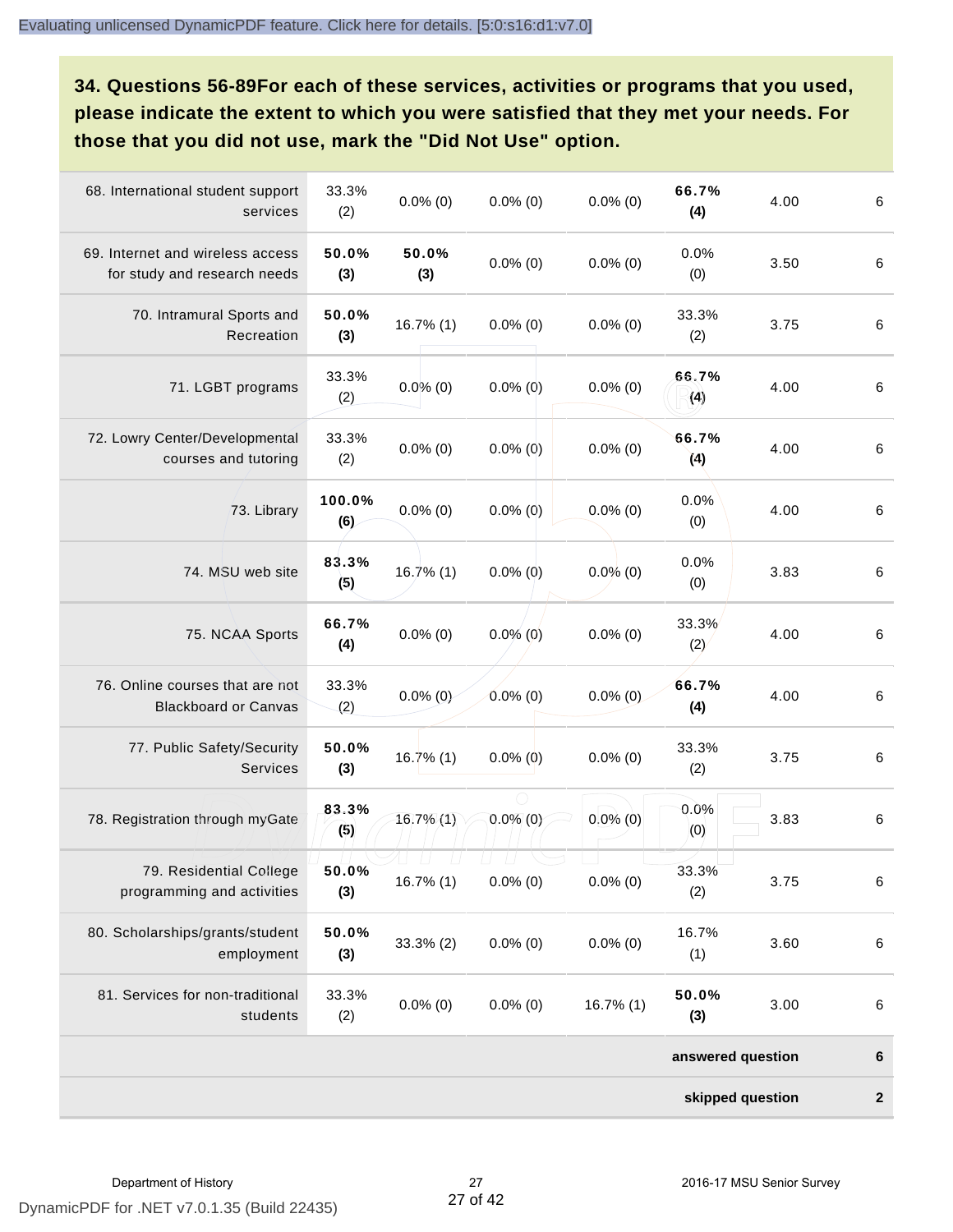**34. Questions 56-89For each of these services, activities or programs that you used, please indicate the extent to which you were satisfied that they met your needs. For those that you did not use, mark the "Did Not Use" option.**

| 82. Student Disability Services<br>(SDS) | 33.3%<br>(2) | $0.0\%$ (0)  | $0.0\%$ (0) | $0.0\%$ (0) | 66.7%<br>(4)      | 4.00 | 6       |
|------------------------------------------|--------------|--------------|-------------|-------------|-------------------|------|---------|
| 83. Transcript requests                  | 50.0%<br>(3) | $0.0\%$ (0)  | $0.0\%$ (0) | $0.0\%$ (0) | 50.0%<br>(3)      | 4.00 | $\,6\,$ |
| 84. Student Support Services<br>(SSS)    | 50.0%<br>(3) | $0.0\%$ (0)  | $0.0\%$ (0) | $0.0\%$ (0) | 50.0%<br>(3)      | 4.00 | $\,6\,$ |
| 85. Transfer Center                      | 33.3%<br>(2) | $0.0\%$ (0)  | $0.0\%$ (0) | $0.0\%$ (0) | 66.7%<br>(4)      | 4.00 | 6       |
| 86. University Counseling Services       | 33.3%<br>(2) | $0.0\%$ (0)  | $0.0\%$ (0) | $0.0\%$ (0) | 66.7%<br>(4)      | 4.00 | $\,6\,$ |
| 87. Veteran Services                     | 50.0%<br>(3) | $0.0\%$ (0)  | $0.0\%$ (0) | $0.0\%$ (0) | 50.0%<br>(3)      | 4.00 | $\,6\,$ |
| 88. Wellness Center                      | 66.7%<br>(4) | $16.7\%$ (1) | $0.0\%$ (0) | $0.0\%$ (0) | 16.7%<br>(1)      | 3.80 | 6       |
| 89. Women's Center                       | 33.3%<br>(2) | $0.0\%$ (0)  | $0.0\%$ (0) | $0.0\%$ (0) | 66.7%<br>(4)      | 4.00 | $\,6\,$ |
|                                          |              |              |             |             | answered question |      | 6       |

**skipped question 2**

DynamicPDF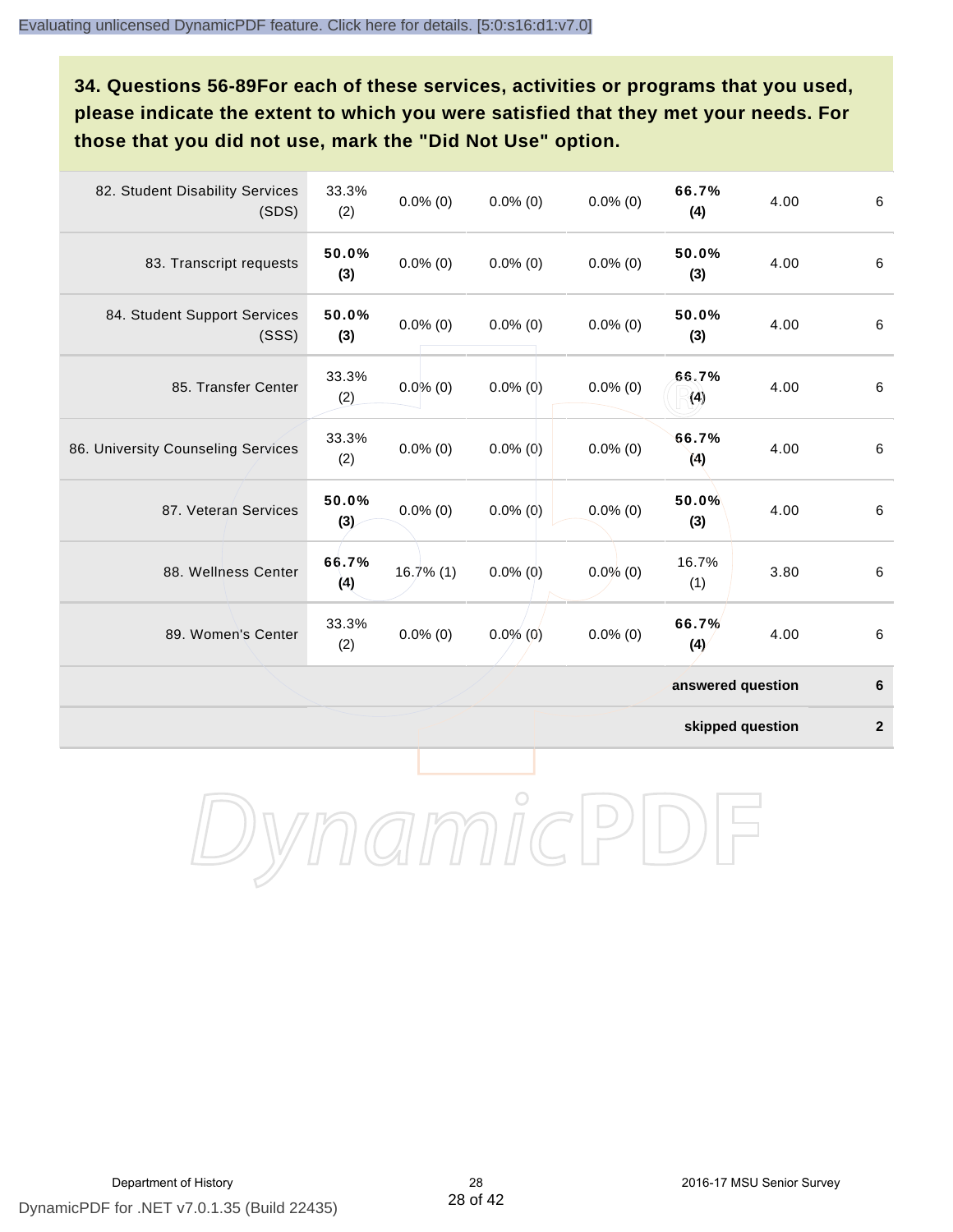#### **35. 90. To what extent did you participate in Residential College activities?**

|                     | Response<br>Percent | Response<br>Count |
|---------------------|---------------------|-------------------|
| Did not participate | 50.0%               | $\mathbf{3}$      |
| Frequently          | 16.7%               | $\mathbf{1}$      |
| Occasionally        | 33.3%               | $\overline{2}$    |
| Seldom              | 0.0%                | $\pmb{0}$         |
|                     | answered question   | $\bf 6$           |
|                     | skipped question    | $\overline{2}$    |
|                     | mamicPl<br>$\Box$   |                   |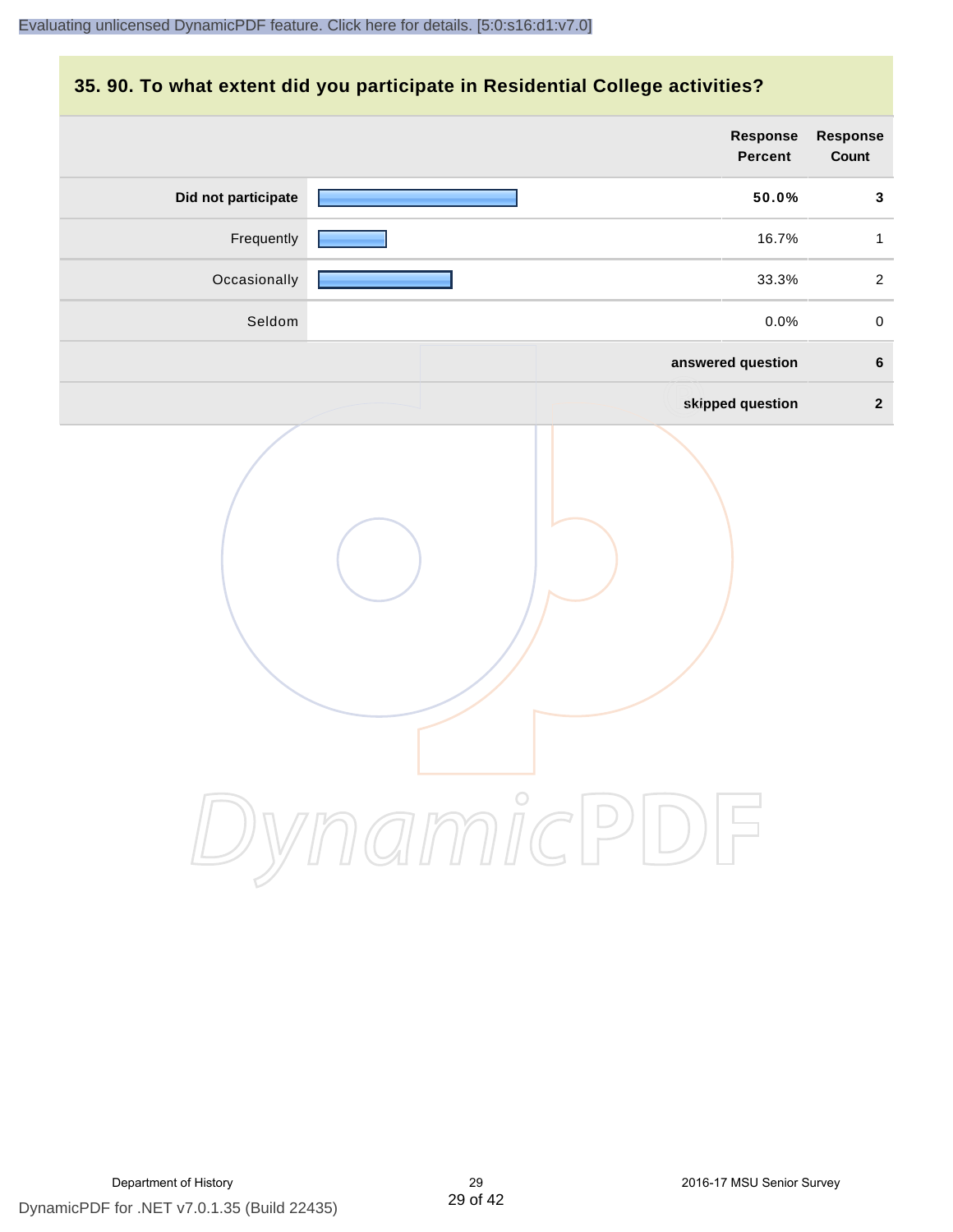#### **35. 90. To what extent did you participate in Residential College activities?**

|  | answered question | 6 |
|--|-------------------|---|
|--|-------------------|---|

#### **36. 91. Which phrase best describes your opinion of Residential Colleges?**

|                                                  |  | <b>Response</b><br><b>Percent</b> | <b>Response</b><br>Count |
|--------------------------------------------------|--|-----------------------------------|--------------------------|
| Not familiar with Residential<br><b>Colleges</b> |  | 50.0%                             | $\mathbf{3}$             |
| Very positive                                    |  | 33.3%                             | $\overline{2}$           |
| Positive                                         |  | 16.7%                             | 1                        |
| Negative                                         |  | 0.0%                              | $\mathsf{O}\xspace$      |
| Very negative                                    |  | 0.0%                              | $\mathbf 0$              |
|                                                  |  | answered question                 | $\bf 6$                  |
|                                                  |  | skipped question                  | $\mathbf{2}$             |
|                                                  |  |                                   |                          |

# **37. 92. When you graduate how many times will you have studied abroad during your university career?**

|               | Response<br>Percent                                                                                                                                                                                                                                                                                                    | <b>Response</b><br>Count |
|---------------|------------------------------------------------------------------------------------------------------------------------------------------------------------------------------------------------------------------------------------------------------------------------------------------------------------------------|--------------------------|
| <b>None</b>   | <u>tan Sabatan Ing</u><br>- 1 - 1 - 1<br>T. T<br>and the second state of the second state of the second state of the second state of the second state of the second state of the second state of the second state of the second state of the second state of the second state o<br>and the state of the state<br>66.7% | 4                        |
| One           | 33.3%                                                                                                                                                                                                                                                                                                                  | $\overline{2}$           |
| Two           | 0.0%                                                                                                                                                                                                                                                                                                                   | $\mathbf 0$              |
| Three or more | 0.0%                                                                                                                                                                                                                                                                                                                   | $\mathbf 0$              |
|               | answered question                                                                                                                                                                                                                                                                                                      | 6                        |
|               | skipped question                                                                                                                                                                                                                                                                                                       | $\overline{2}$           |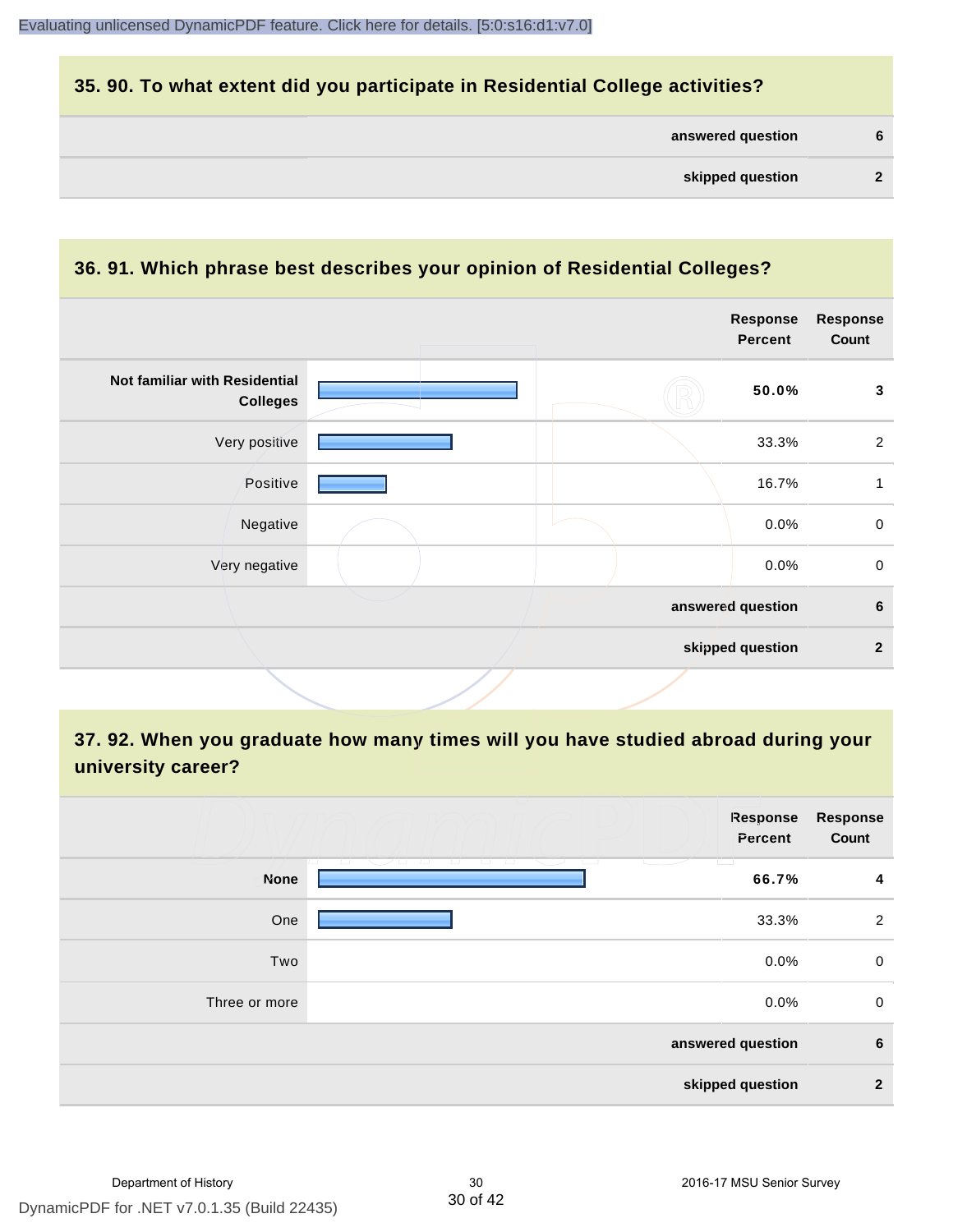**38. Questions 93-102 The University has formulated ten desired "Characteristics of the Murray State University Graduate." Please indicate how effective your MSU experience was in enhancing your abilities in each area.**

|                                                                                                                                                                      | <b>Very</b><br>effective | <b>Effective</b> | Ineffective  | <b>Very</b><br>ineffective | Rating<br>Average | Rating<br>Count |
|----------------------------------------------------------------------------------------------------------------------------------------------------------------------|--------------------------|------------------|--------------|----------------------------|-------------------|-----------------|
| 93. Engage in mature,<br>independent and creative thought<br>and express that thought<br>effectively in oral and written<br>communication;                           | $83.3\%$ (5)             | $0.0\%$ (0)      | $0.0\%$ (0)  | $16.7\%$ (1)               | 3.50              | 6               |
| 94. Understand and apply the<br>critical and scientific<br>methodologies that academic<br>disciplines employ to discover<br>knowledge and ascertain its<br>validity; | 83.3% (5)                | $16.7\%$ (1)     | $0.0\%$ (0)  | $0.0\%$ (0)                | 3.83              | 6               |
| 95. Apply sound standards of<br>information gathering, analysis<br>and evaluation to reach logical<br>decisions;                                                     | $83.3\%$ (5)             | $16.7\%$ (1)     | $0.0\%$ (0)  | $0.0\%$ (0)                | 3.83              | 6               |
| 96. Understand the roles and<br>applications of science and<br>technology in the solution of the<br>problems of a changing world;                                    | 50.0% (3)                | 50.0% (3)        | $0.0\%$ (0)  | $0.0\%$ (0)                | 3.50              | 6               |
| 97. Demonstrate a critical<br>understanding of the world's<br>historical, literary, philosophical<br>and artistic traditions;                                        | 66.7% (4)                | $16.7\%$ (1)     | $16.7\%$ (1) | $0.0\%$ (0)                | 3.50              | 6               |
| 98. Understand the dynamics of<br>cultural diversity, of competing<br>economic and political systems,<br>and of complex moral and ethical<br>issues:                 | 83.3% (5)                | 16.7% (1)        | $0.0\%$ (0)  | $0.0\%$ (0)                | 3.83              | 6               |
| 99. Understand the nature of and<br>engage in ethical behavior and<br>responsible citizenship;                                                                       | 66.7% (4)                | 16.7% (1)        | 16.7% (1)    | $0.0\%$ (0)                | 3.50              | 6               |
|                                                                                                                                                                      | answered question        |                  |              |                            |                   |                 |
| skipped question                                                                                                                                                     |                          |                  |              |                            |                   | $\mathbf{2}$    |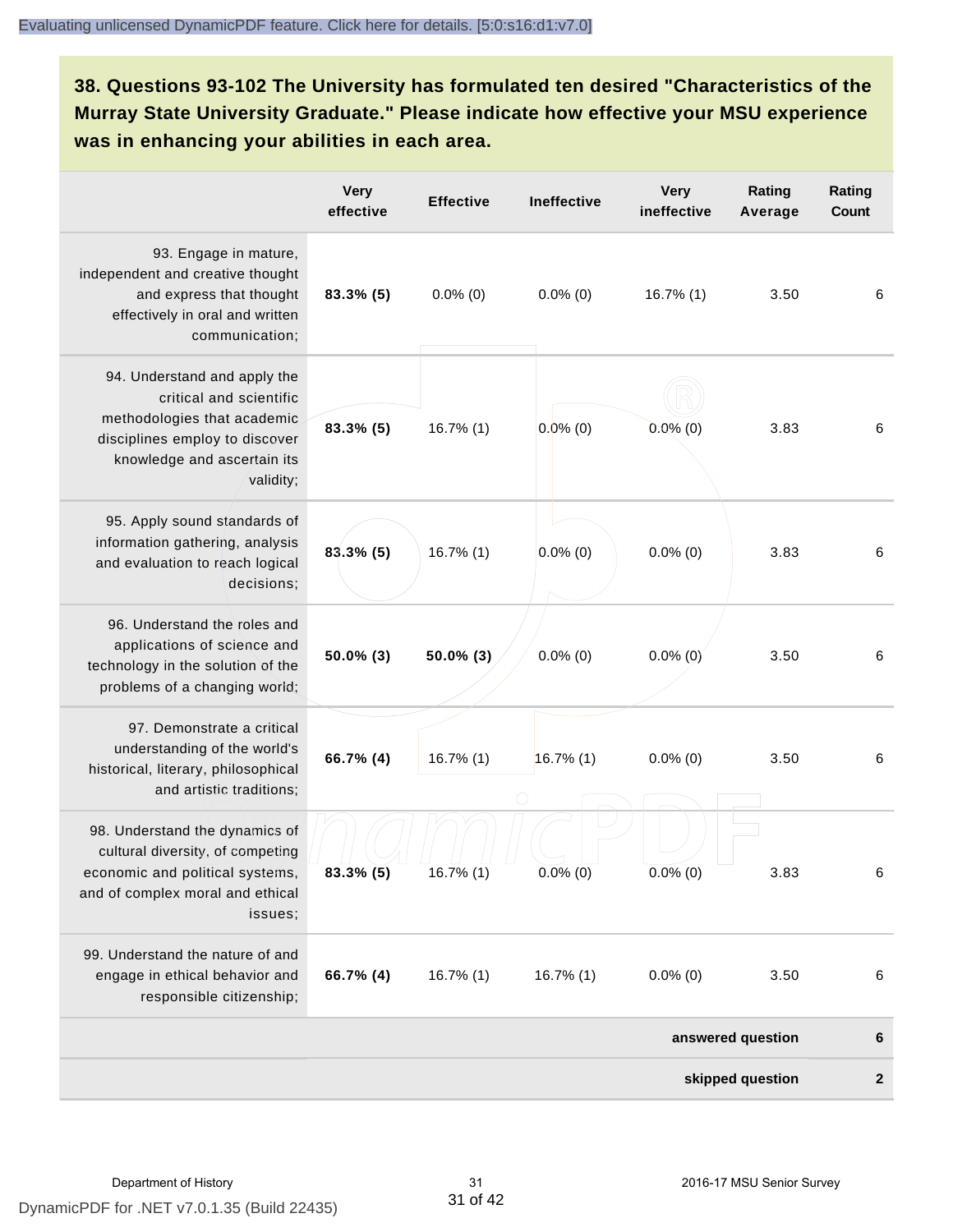# **38. Questions 93-102 The University has formulated ten desired "Characteristics of the Murray State University Graduate." Please indicate how effective your MSU experience was in enhancing your abilities in each area.**

| 100. Understand the importance of<br>the behaviors necessary to<br>maintain a healthy lifestyle; | 50.0% (3) | 33.3% (2)    | $16.7\%$ (1) | $0.0\%$ (0)       | 3.33             | $\,6\,$      |
|--------------------------------------------------------------------------------------------------|-----------|--------------|--------------|-------------------|------------------|--------------|
| 101. Demonstrate mastery of a<br>chosen field of study;                                          | 66.7% (4) | 16.7% (1)    | 16.7% (1)    | $0.0\%$ (0)       | 3.50             | $\,6\,$      |
| 102. Value intellectual pursuit and<br>continuous learning in a changing<br>world.               | 66.7% (4) | $16.7\%$ (1) | 16.7% (1)    | $0.0\%$ (0)       | 3.50             | $\,6\,$      |
|                                                                                                  |           |              |              | answered question |                  | $\bf 6$      |
|                                                                                                  |           |              |              |                   | skipped question | $\mathbf{2}$ |
|                                                                                                  |           |              |              |                   |                  |              |
|                                                                                                  |           |              |              |                   |                  |              |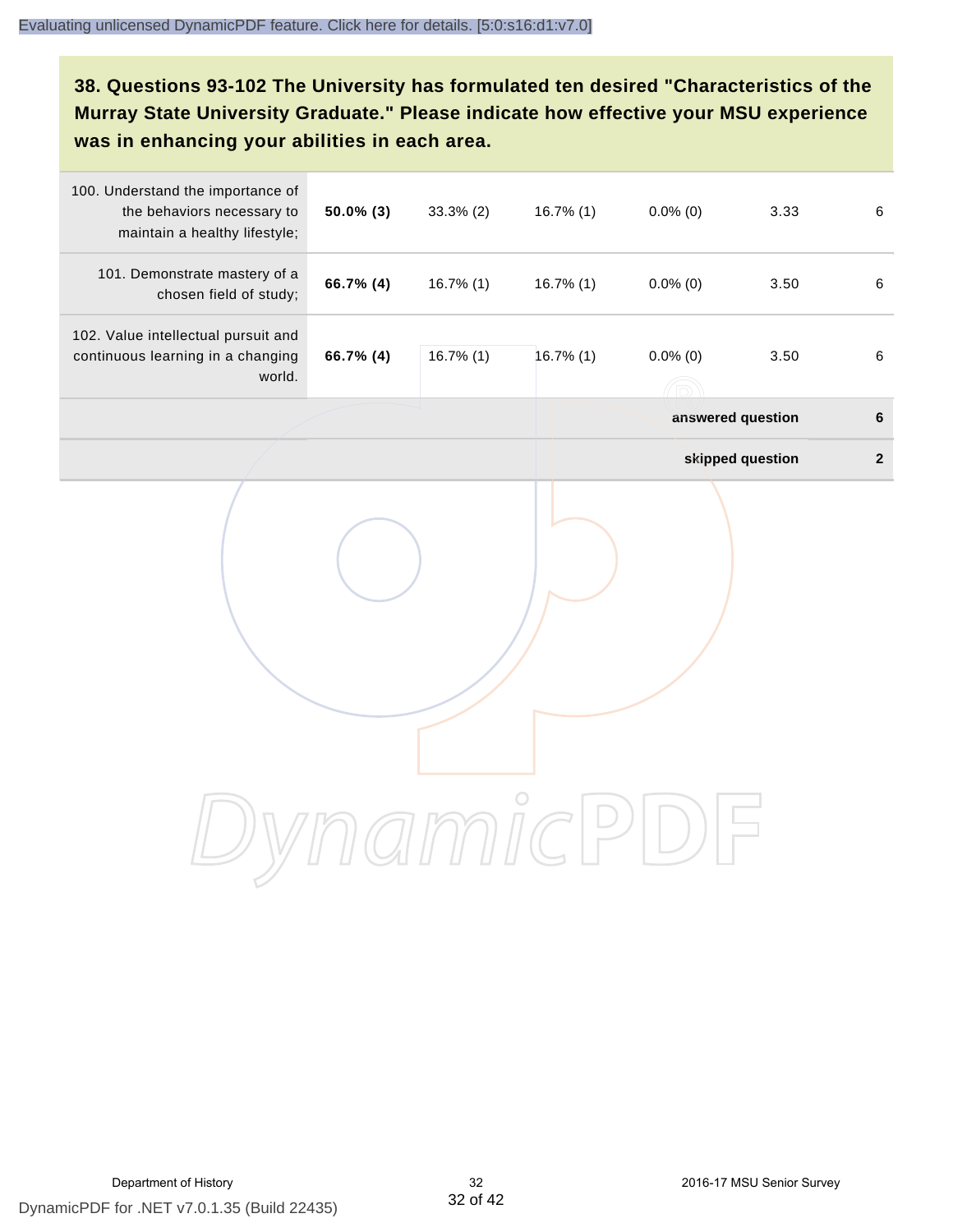# **39. 103. What do you expect to do after you graduate?**

|                                                        | <b>Response</b><br><b>Percent</b> | Response<br><b>Count</b> |
|--------------------------------------------------------|-----------------------------------|--------------------------|
| I am unsure of my immediate<br>plans.                  | 33.3%                             | $\overline{2}$           |
| I will look for a job.                                 | 50.0%                             | $\mathbf{3}$             |
| I will continue working in the<br>position I now have. | 0.0%                              | $\pmb{0}$                |
| I will work at a position I recently<br>accepted.      | 0.0%                              | $\boldsymbol{0}$         |
| I will do additional undergraduate<br>work.            | 0.0%                              | $\pmb{0}$                |
| I will go to graduate school.                          | 16.7%                             | $\mathbf{1}$             |
| I will go to law school.                               | 0.0%                              | $\,0\,$                  |
| I will go to medical school.                           | 0.0%                              | $\boldsymbol{0}$         |
| I will go to other professional<br>school.             | 0.0%                              | $\boldsymbol{0}$         |
| I will not work or attend school.                      | 0.0%                              | $\boldsymbol{0}$         |
|                                                        | answered question                 | 6                        |
|                                                        | skipped question                  | $\boldsymbol{2}$         |

DynamicPDF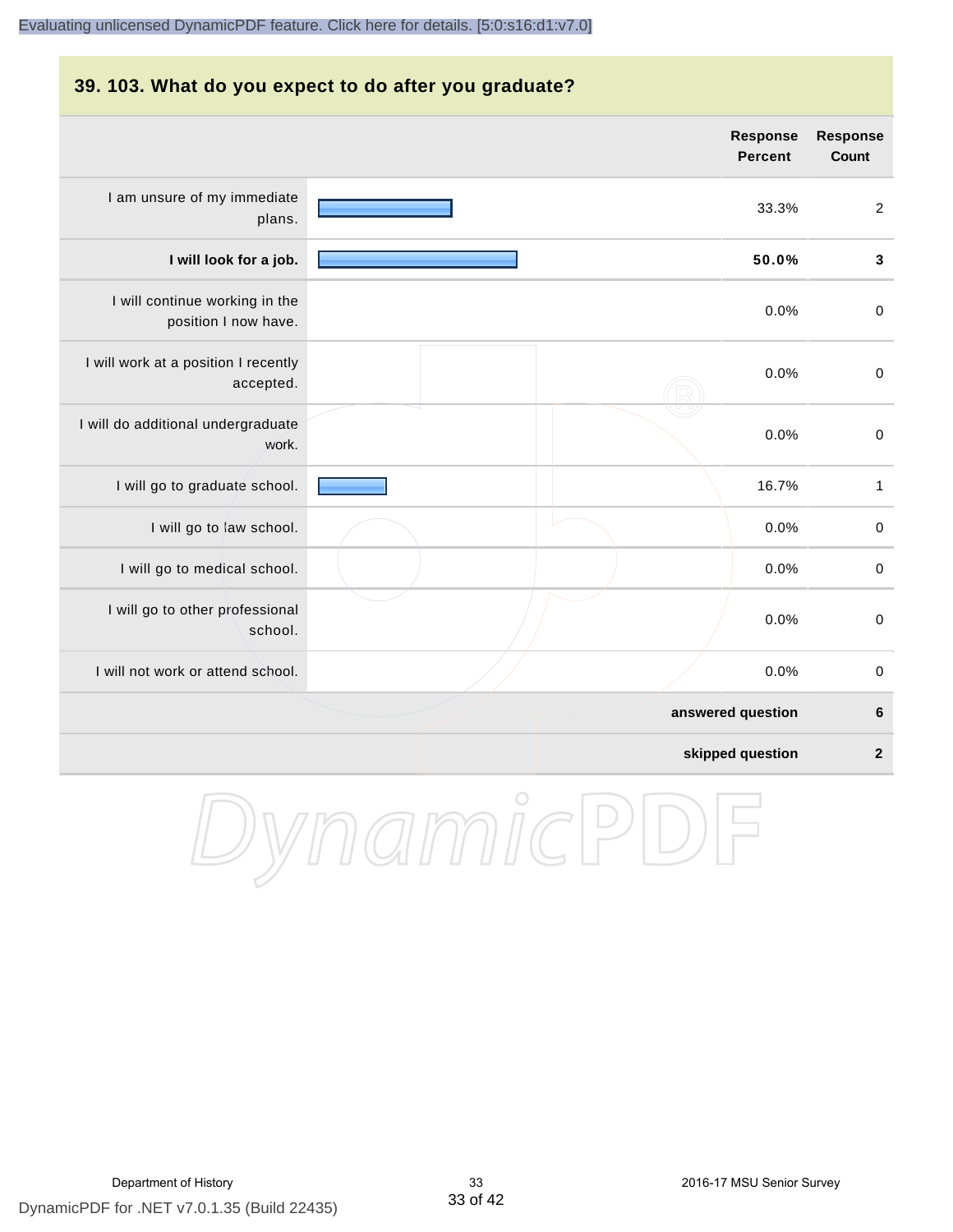# **39. 103. What do you expect to do after you graduate? answered question 6 skipped question 2**

## **40. 104. If you are already employed, how closely related is your job to your field of study?**

|                     |            | Response<br><b>Percent</b> | Response<br>Count   |
|---------------------|------------|----------------------------|---------------------|
| Extremely close     |            | 0.0%                       | $\mathsf{O}\xspace$ |
| Somewhat close      |            | 33.3%                      | $\overline{2}$      |
| Somewhat different  |            | 16.7%                      | $\mathbf{1}$        |
| Extremely different |            | 0.0%                       | $\mathbf 0$         |
| I cannot determine  |            | 16.7%                      | 1                   |
| Does not apply      |            | 33.3%                      | $\mathbf{2}$        |
|                     |            | answered question          | $\bf 6$             |
|                     |            | skipped question           | $\mathbf{2}$        |
|                     | $\bigcirc$ |                            |                     |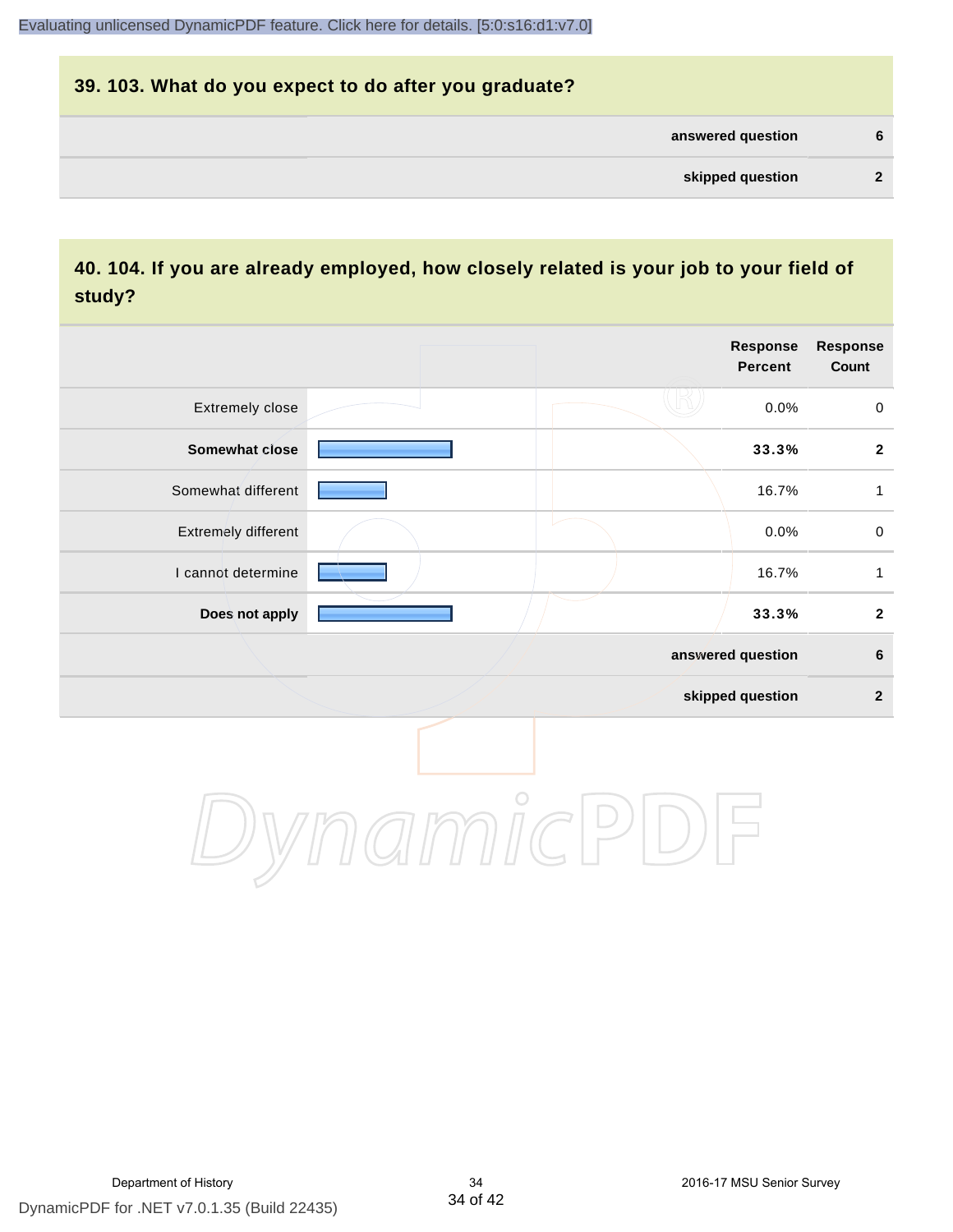#### **41. 105. If you intend to work full-time, what do you expect your salary to be?**

|                     |                   | <b>Response</b><br>Percent | <b>Response</b><br>Count |
|---------------------|-------------------|----------------------------|--------------------------|
| Above \$75,000      |                   | 0.0%                       | $\pmb{0}$                |
| $$65,000 - $75,000$ |                   | 0.0%                       | $\mathbf 0$              |
| \$55,000 - \$64,999 |                   | 0.0%                       | $\mathbf 0$              |
| \$45,000 - \$54,999 |                   | 16.7%                      | $\mathbf{1}$             |
| \$35,000 - \$44,999 |                   | 33.3%                      | $\mathbf{2}$             |
| \$25,000 - \$34,999 |                   | 16.7%                      | $\mathbf{1}$             |
| Below \$25,000      |                   | 0.0%                       | $\pmb{0}$                |
| Does not apply      |                   | 33.3%                      | $\boldsymbol{2}$         |
|                     | answered question |                            | $\bf 6$                  |
|                     | skipped question  |                            | $\boldsymbol{2}$         |
|                     |                   |                            |                          |
|                     | $\bigcirc$        |                            |                          |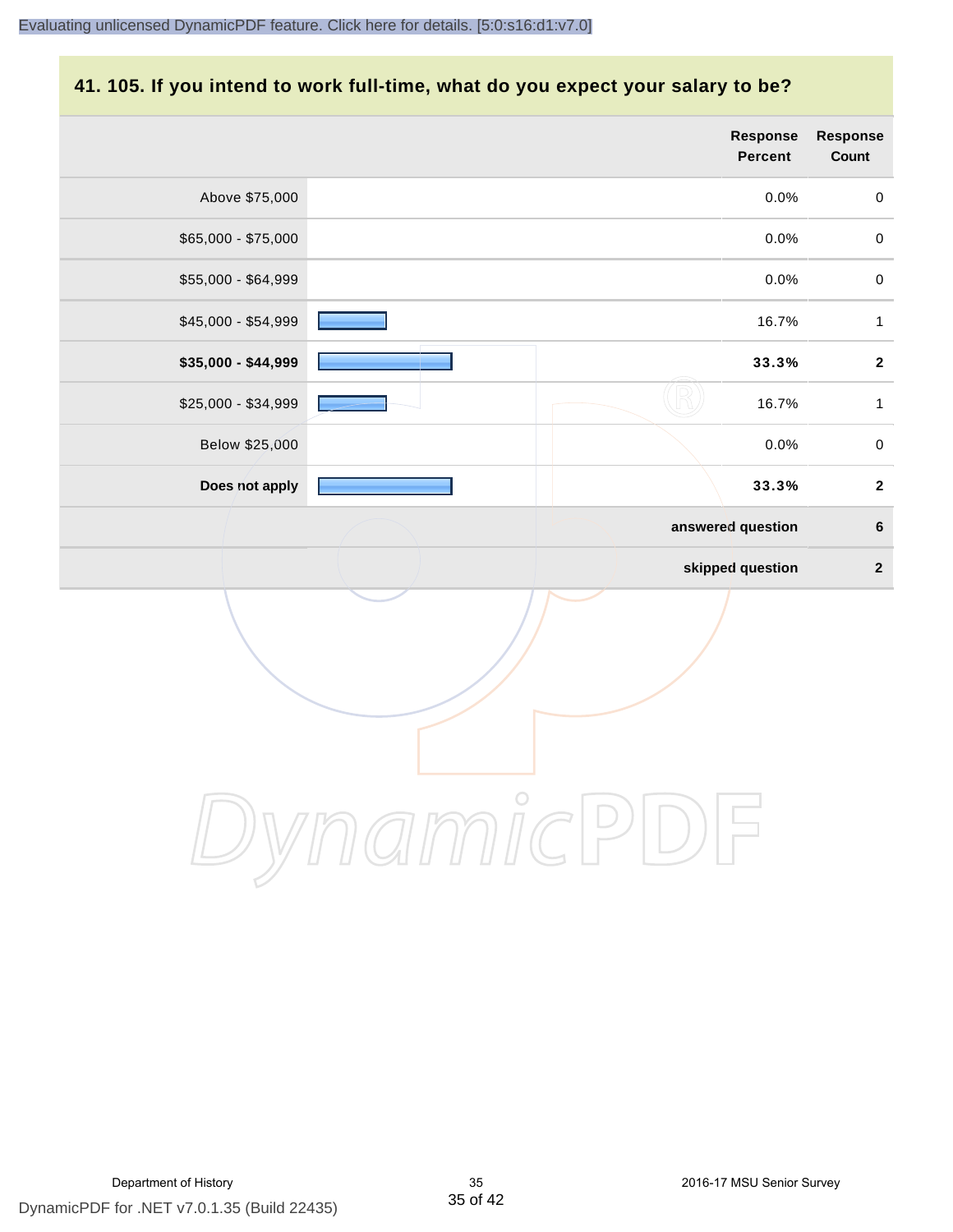#### **41. 105. If you intend to work full-time, what do you expect your salary to be?**

| answered question | 6 |
|-------------------|---|
|                   |   |

## **42. 106. If you intend to continue your education, please indicate which statement best describes the institution you will attend.**

|                                        |  | <b>Response</b><br><b>Percent</b> | <b>Response</b><br>Count |
|----------------------------------------|--|-----------------------------------|--------------------------|
| <b>Murray State University</b>         |  | 33.3%                             | $\overline{2}$           |
| University/College in Kentucky         |  | 16.7%                             | 1                        |
| University/College outside<br>Kentucky |  | 16.7%                             |                          |
| Does not apply                         |  | 33.3%                             | $\overline{2}$           |
|                                        |  | answered question                 | 6                        |
|                                        |  | skipped question                  | $\mathbf{2}$             |
|                                        |  |                                   |                          |

#### **43. 107. "I would recommend Murray State University to a prospective student."**

|                       | Response<br>Percent                                                           | <b>Response</b><br>Count |
|-----------------------|-------------------------------------------------------------------------------|--------------------------|
| <b>Strongly agree</b> | 66.7%<br>m                                                                    | 4                        |
| Agree                 | T<br><b>11 11</b><br>T<br>$\overline{\phantom{0}}$<br>$\overline{1}$<br>16.7% | 1                        |
| Disagree              | 0.0%                                                                          | $\mathbf 0$              |
| Strongly disagree     | 16.7%                                                                         | 1                        |
|                       | answered question                                                             | $6\phantom{1}6$          |
|                       | skipped question                                                              | $\overline{2}$           |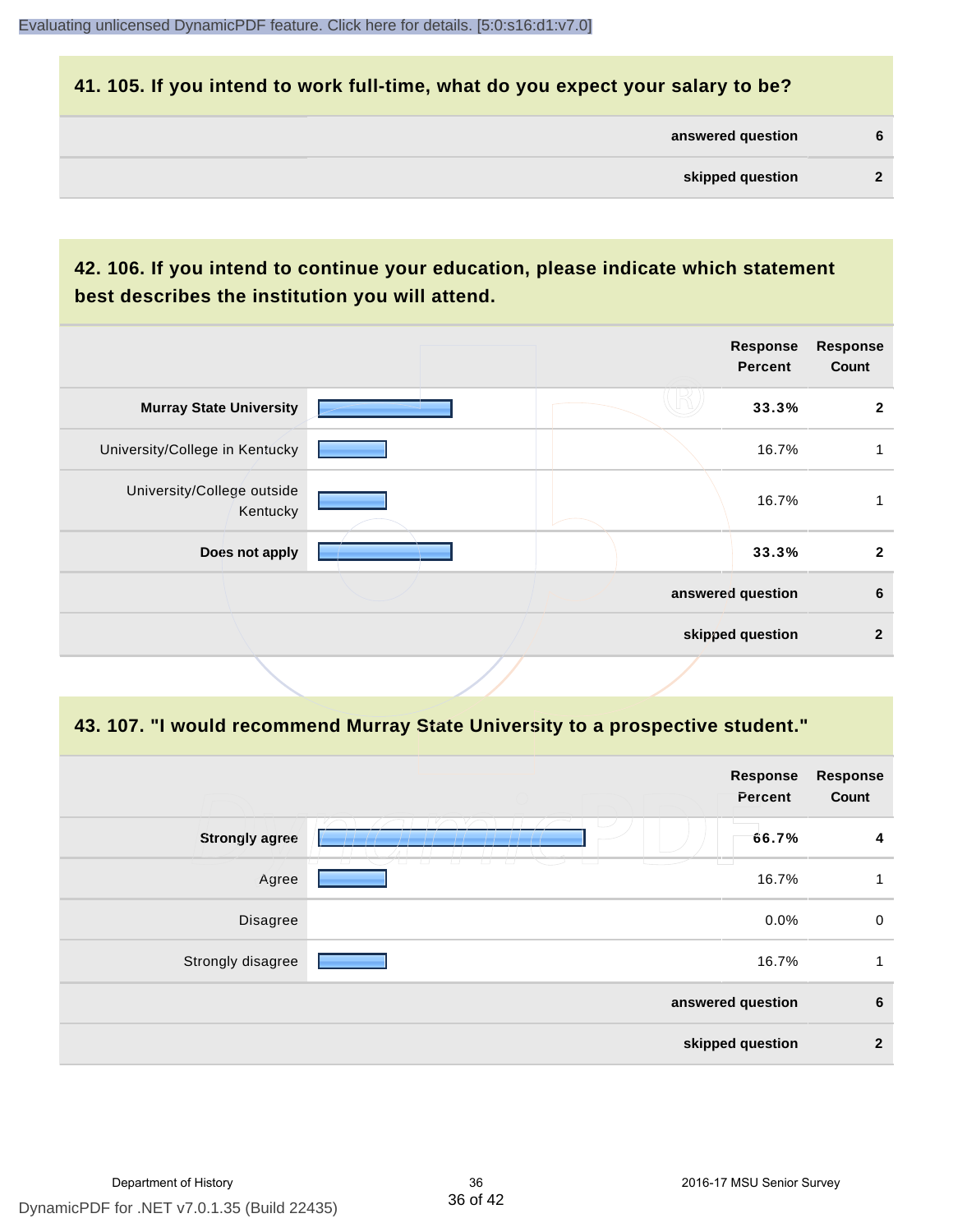# **44. Feedback: answered question 1 skipped question 7 Response Count** 1

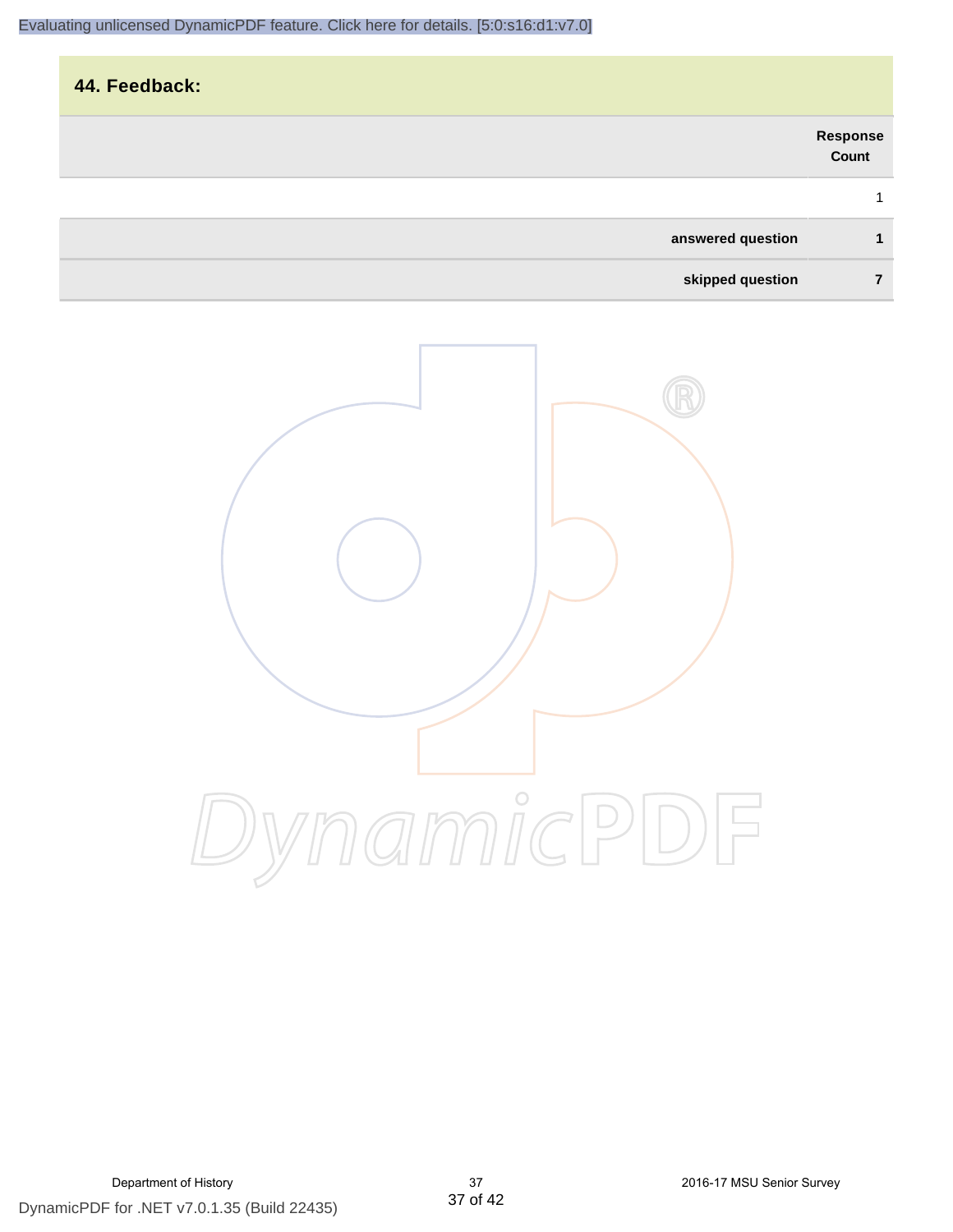|                                                 | <b>Response</b><br><b>Percent</b> | <b>Response</b><br><b>Count</b> |
|-------------------------------------------------|-----------------------------------|---------------------------------|
| Accounting                                      | 0.0%                              | $\mathbf 0$                     |
| Advertising                                     | 0.0%                              | $\pmb{0}$                       |
| <b>Business Administration</b><br>(associate's) | 0.0%                              | $\pmb{0}$                       |
| <b>Business Administration</b><br>(bachelor's)  | 0.0%                              | $\,0\,$                         |
| <b>Business GIS (certificate)</b>               | 0.0%                              | $\mathbf 0$                     |
| <b>Computer Information Systems</b>             | 0.0%                              | $\,0\,$                         |
| <b>Computer Science</b>                         | 0.0%                              | $\mathbf 0$                     |
| Economics                                       | 0.0%                              | $\pmb{0}$                       |
| Finance                                         | 0.0%                              | $\pmb{0}$                       |
| <b>Graphic Communications Media</b>             | 0.0%                              | $\mathbf 0$                     |
| <b>International Business</b>                   | 0.0%                              | $\pmb{0}$                       |
| Journalism                                      | 0.0%                              | $\mathbf 0$                     |
| Management                                      | 0.0%                              | $\pmb{0}$                       |
| Marketing                                       | 0.0%                              | $\,0\,$                         |
| Organizational Communication                    | 0.0%                              | $\pmb{0}$                       |
| <b>Public Relations</b>                         | 0.0%                              | $\mathbf 0$                     |
| <b>Television Production</b>                    | 0.0%                              | $\mathsf 0$                     |
| <b>Telecommunications Systems</b><br>Mgmt       | 0.0%                              | $\mathbf 0$                     |
|                                                 | answered question                 | $\pmb{0}$                       |
|                                                 | skipped question                  | $\pmb{8}$                       |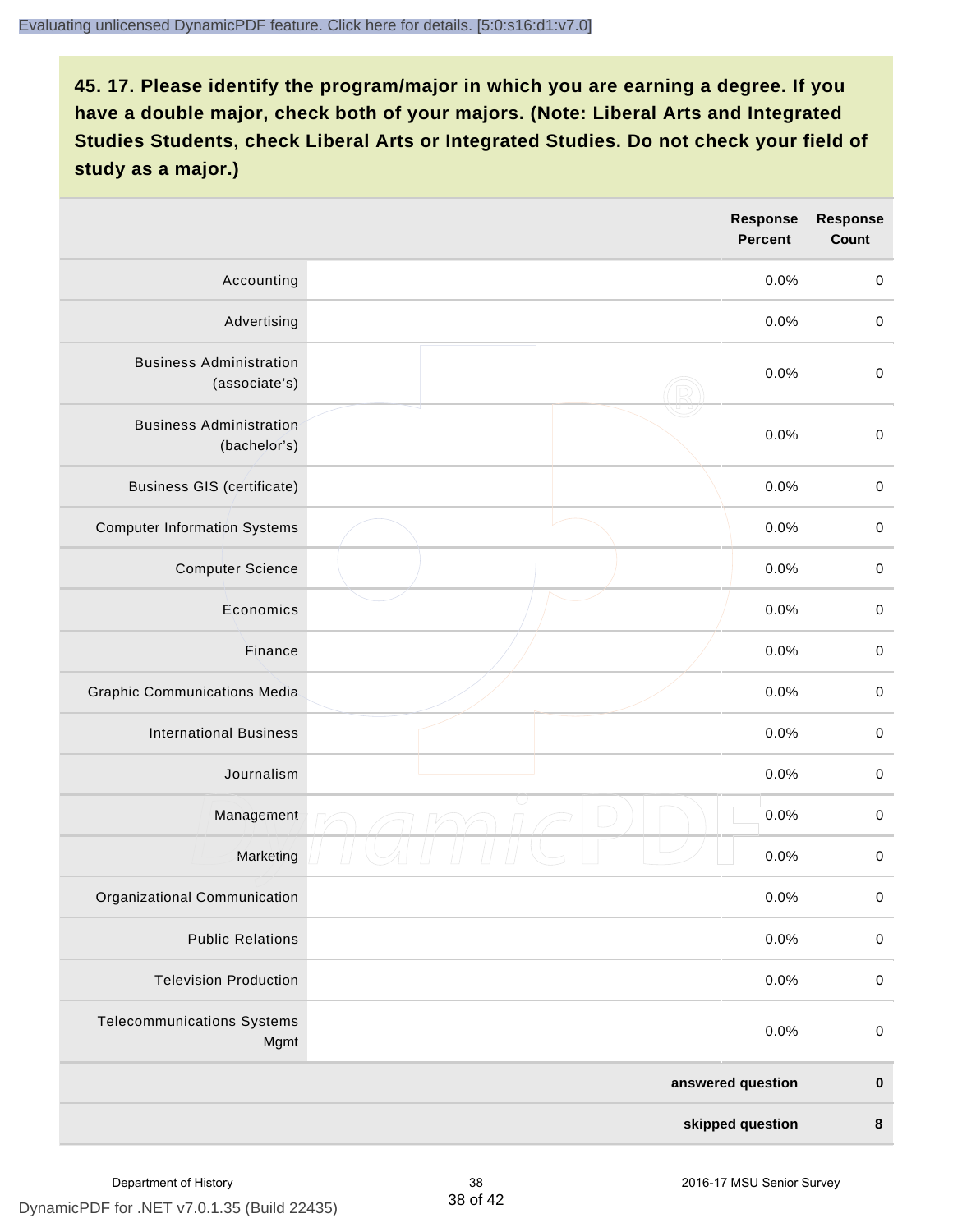| <b>Career &amp; Technical Education</b><br>(associate's) |                  | 0.0%              | $\pmb{0}$   |
|----------------------------------------------------------|------------------|-------------------|-------------|
| <b>Career &amp; Technical Education</b><br>(bachelor's)  |                  | 0.0%              | $\mathbf 0$ |
| <b>Criminal Justice</b>                                  |                  | 0.0%              | $\pmb{0}$   |
| <b>Elementary School Education</b>                       |                  | 0.0%              | $\pmb{0}$   |
| Health & Physical Education                              |                  | 0.0%              | $\pmb{0}$   |
| Interdisciplinary Early Childhood<br>Education           |                  | 0.0%              | $\pmb{0}$   |
| Learning & Behavior Disorders                            |                  | 0.0%              | $\pmb{0}$   |
| Middle School Education                                  |                  | 0.0%              | $\mathbf 0$ |
| <b>Recreation &amp; Leisure Services</b>                 |                  | 0.0%              | $\mathbf 0$ |
| Social Work                                              |                  | 0.0%              | $\mathbf 0$ |
| Youth & Nonprofit Leadership                             |                  | 0.0%              | $\mathbf 0$ |
| Art                                                      |                  | 0.0%              | $\pmb{0}$   |
| Creative Writing (BFA)                                   |                  | 0.0%              | $\pmb{0}$   |
| English                                                  |                  | 0.0%              | $\pmb{0}$   |
| English Education (TESOL)                                |                  | 0.0%              | $\pmb{0}$   |
| Philosophy                                               |                  | 0.0%              | 0           |
| <b>International Affairs</b>                             |                  | 0.0%              | $\pmb{0}$   |
| <b>Political Science</b>                                 |                  | 0.0%              | $\mathbf 0$ |
| <b>Public Administration</b>                             |                  | 0.0%              | $\mathbf 0$ |
|                                                          |                  | answered question | $\pmb{0}$   |
|                                                          | skipped question |                   | $\pmb{8}$   |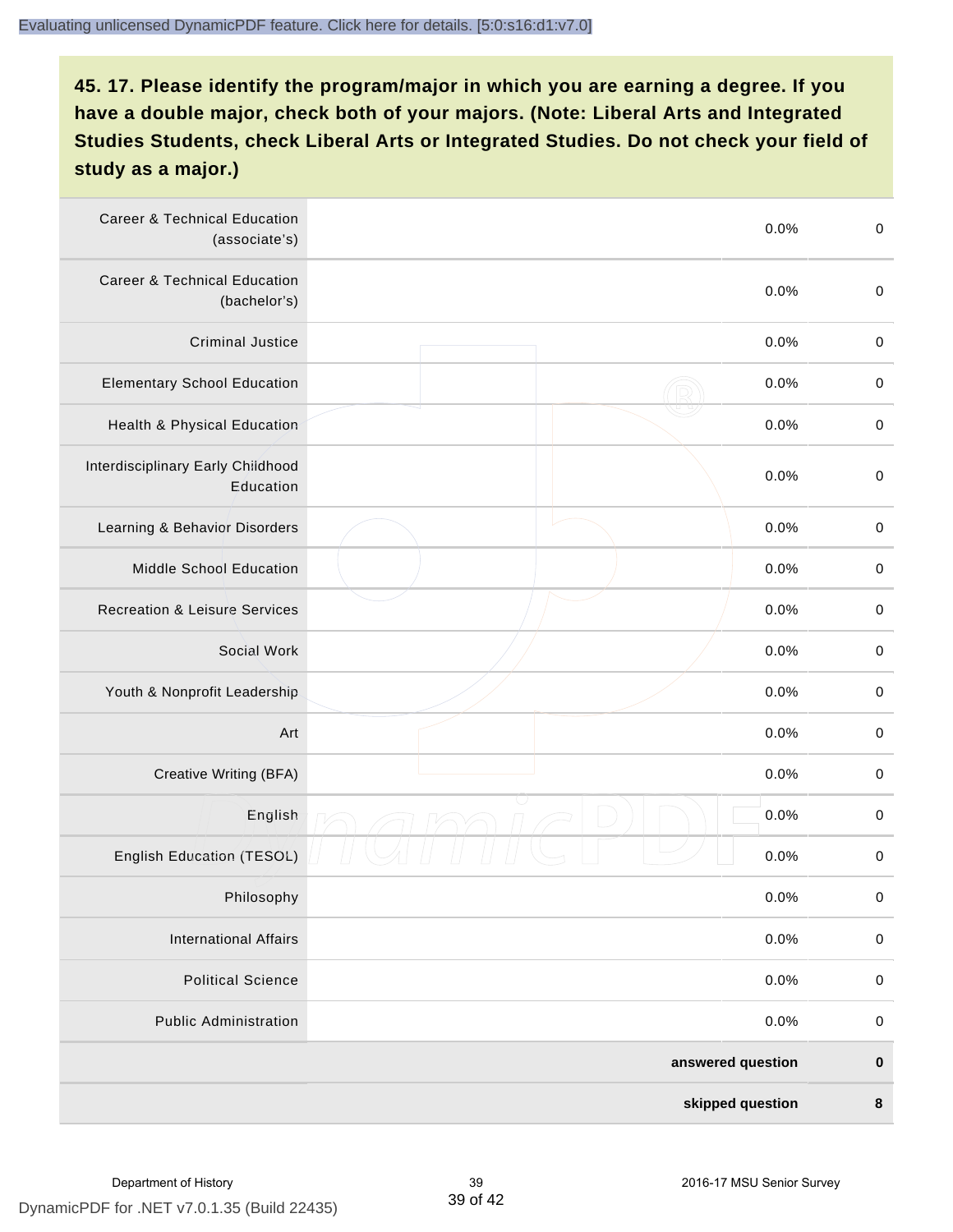| Sociology                                     |            | 0.0%              | $\mathbf 0$ |
|-----------------------------------------------|------------|-------------------|-------------|
| History                                       |            | $0.0\%$           | $\mathbf 0$ |
| <b>Liberal Arts</b>                           |            | 0.0%              | $\mathbf 0$ |
| French                                        |            | 0.0%              | $\pmb{0}$   |
| German                                        |            | 0.0%              | $\mathbf 0$ |
| Japanese                                      |            | 0.0%              | $\mathbf 0$ |
| Spanish                                       |            | 0.0%              | $\mathbf 0$ |
| Music                                         |            | 0.0%              | $\mathbf 0$ |
| <b>Music Business</b>                         |            | 0.0%              | $\pmb{0}$   |
| Psychology                                    |            | 0.0%              | $\mathbf 0$ |
| Theatre                                       |            | 0.0%              | $\mathbf 0$ |
| Biology                                       |            | 0.0%              | $\mathbf 0$ |
| Wildlife & Conservation Biology               |            | 0.0%              | $\mathbf 0$ |
| Chemistry                                     |            | 0.0%              | $\pmb{0}$   |
| <b>Applied Physics</b>                        | $\bigcirc$ | 0.0%              | $\mathbf 0$ |
| <b>Engineering Physics</b>                    |            | 0.0%              | $\mathbf 0$ |
| Physics                                       |            | 0.0%              | $\mathbf 0$ |
| Geosciences                                   |            | 0.0%              | $\mathbf 0$ |
| Civil Engineering Technology<br>(associate's) |            | 0.0%              | $\pmb{0}$   |
| Civil Engineering Technology<br>(bachelor's)  |            | 0.0%              | $\pmb{0}$   |
|                                               |            | answered question | $\pmb{0}$   |
|                                               |            | skipped question  | $\pmb{8}$   |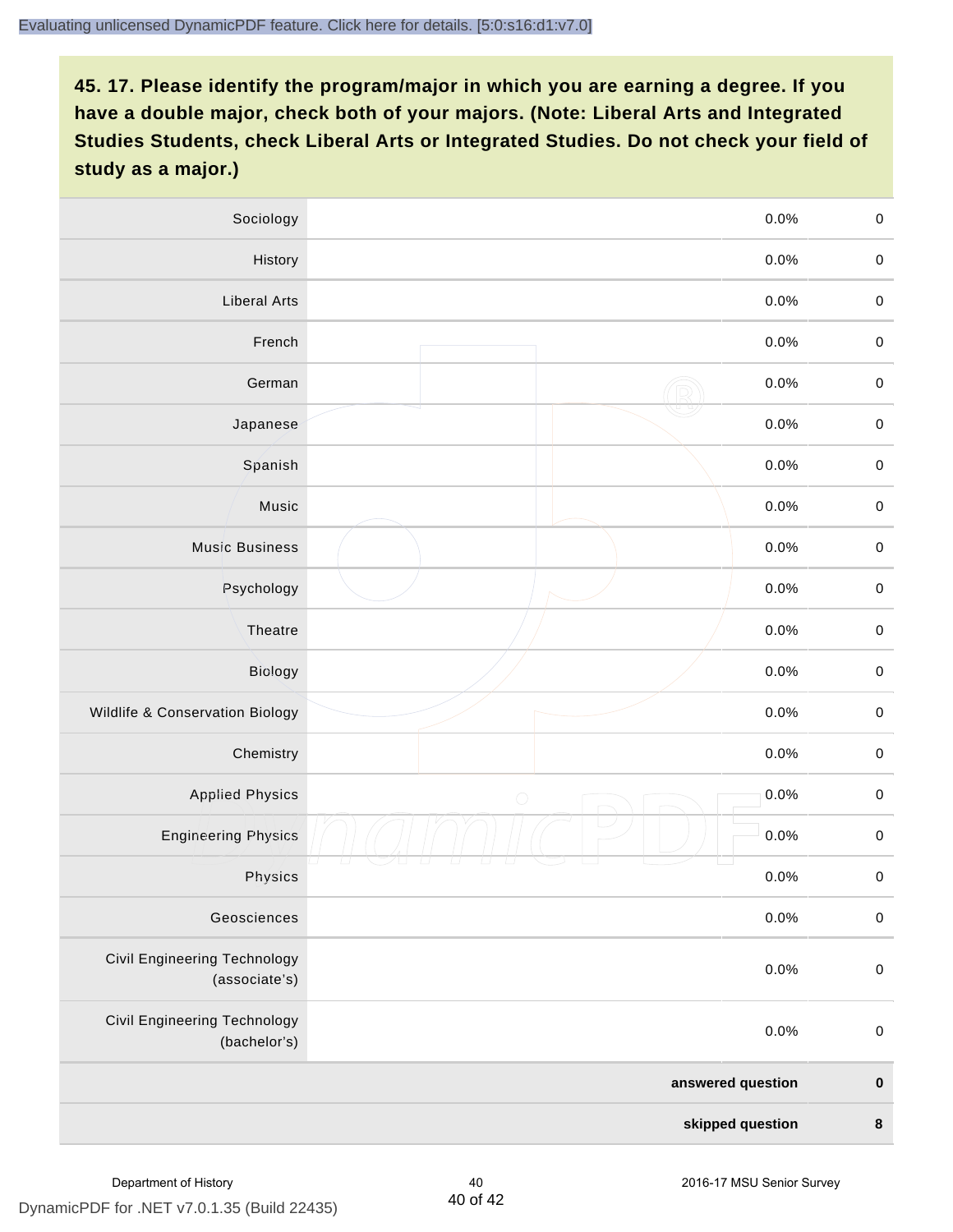| <b>Electromechanical Engineering</b><br>Technology |                   | 0.0%             | $\mathbf 0$ |
|----------------------------------------------------|-------------------|------------------|-------------|
| <b>Engineering Graphics &amp; Design</b>           |                   | 0.0%             | $\mathbf 0$ |
| <b>Interior Design</b>                             |                   | 0.0%             | $\pmb{0}$   |
| Manufacturing Technology                           |                   | 0.0%             | $\pmb{0}$   |
| Occupational Safety and Health                     |                   | 0.0%             | $\pmb{0}$   |
| <b>Industrial Technology</b><br>(associate's)      |                   | 0.0%             | $\pmb{0}$   |
| <b>Mathematics</b>                                 |                   | 0.0%             | $\pmb{0}$   |
| <b>Telecommunications Systems</b><br>Mgmt          |                   | 0.0%             | $\pmb{0}$   |
| Agricultural Science & Technology<br>(associate's) |                   | 0.0%             | $\mathbf 0$ |
| Agricultural Science (bachelor's)                  |                   | 0.0%             | $\mathbf 0$ |
| Animal Technology/Animal-Equine                    |                   | 0.0%             | $\pmb{0}$   |
| Animal Technology/Vet Tech,<br>Pre-Vet             |                   | 0.0%             | $\pmb{0}$   |
| <b>Athletic Training</b>                           |                   | 0.0%             | $\pmb{0}$   |
| <b>Communication Disorders</b>                     |                   | 0.0%             | $\pmb{0}$   |
| <b>Exercise Science</b>                            |                   | 0.0%             | $\pmb{0}$   |
| Nursing                                            |                   | 0.0%             | $\mathbf 0$ |
| Nursing/RN to BSN                                  |                   | 0.0%             | $\pmb{0}$   |
| Nutrition, Dietetics, & Food Mgmt                  |                   | 0.0%             | $\,0\,$     |
|                                                    | answered question |                  | $\pmb{0}$   |
|                                                    |                   | skipped question | $\pmb{8}$   |